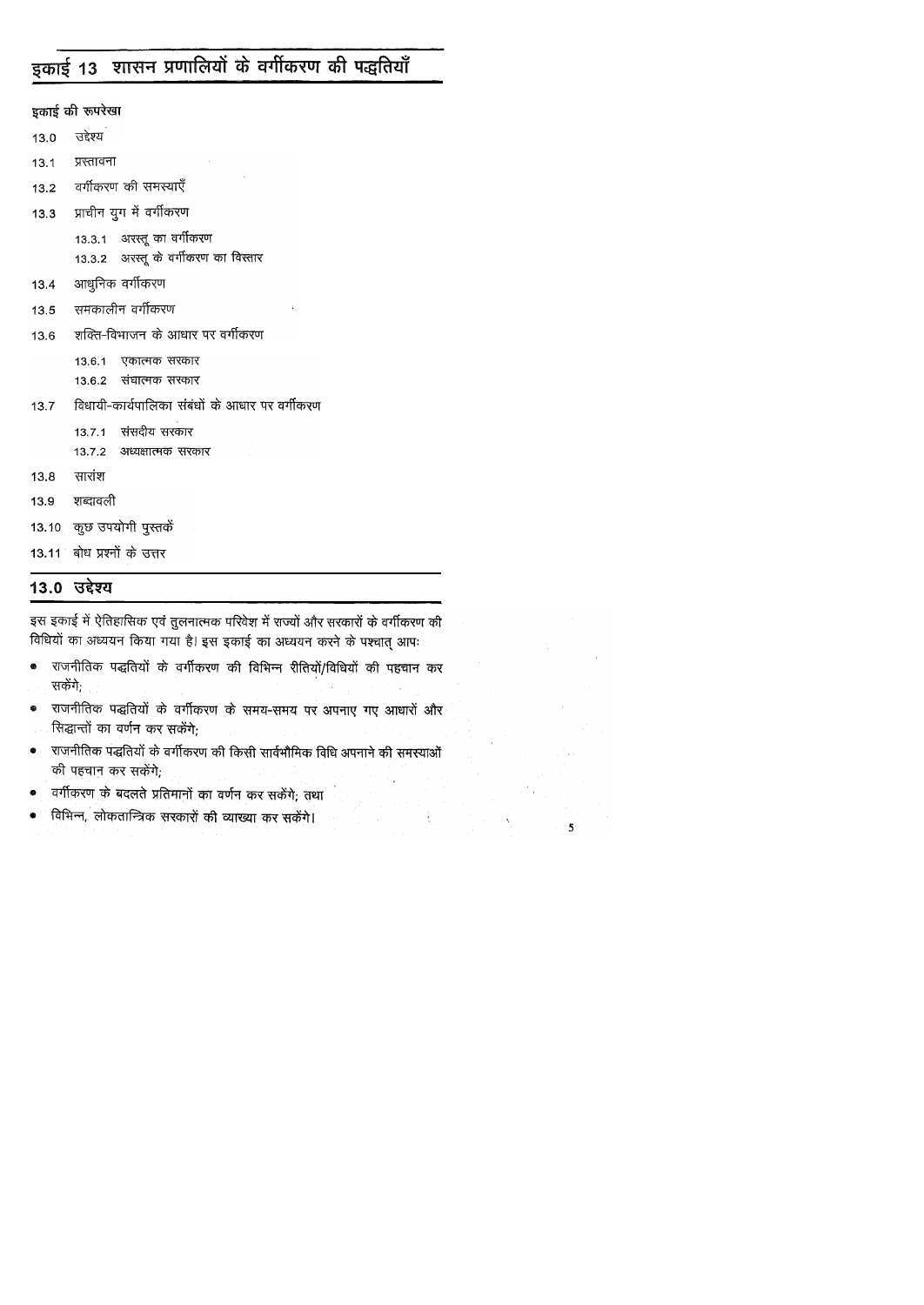### 13.1 प्रस्तावना

राजनीतिक पद्धतियों का अध्ययन, अति प्राचीन काल से किया जाता रहा है। उनका वर्गीकरण उतना ही पुराना है जितना राजनीति का अध्ययन। चौथी शताब्दी ईसा पूर्व से ही इस दिशा में अनेकों प्रयास किए गए हैं। ग्रीक युग में वर्गीकरण का आधार अत्यंत रतीमित था, तथा इसका मुख्य दायरा शासकों की संख्या तथा उनके शासन की गुणवत्ता तक ही सीमित था। मध्यकाल में **बोदाँ, माँतेस्कयू, रूसो, कांत** इत्यादि ने अरस्तू के वर्गीकरण में सुधार करने के प्रयास किए, परन्तु वे अधिक सफल न हो सके। आधुनिक राष्ट्र-राज्यों के उदय के साथ वर्गीकरण की नई पद्धतियों का विकास हुआ। अमरीकी तथा फ्रांसीसी क्रान्तियों से राजतन्त्र को गहरा धक्का लगा, तथा लोकतन्त्र का उदय हुआ। साथ ही, सरकार के विभिन्न अंगों -- विधायिका, कार्यपालिका एवं न्यायपालिका -- के कार्यों को भी परिभाषित किया गया। अमरीकी संविधान ने संघवाद एवं शक्ति-पृथक्करण की अवधारणाओं को स्पष्ट किया, तथा अध्यक्षात्मक सरकार की स्थापना की। आधुनिक समय में राजनीति शास्त्रियों ने वर्गीकरण की नई रीतियाँ अपनाई, और सरकारों को सीमित राजतन्त्र, लोकतान्त्रिक - गणराज्य, संसदीय, अध्यक्षात्मक, एकात्मक तथा संघात्मक श्रेणियों में रखा। द्वितीय विश्व युद्ध के पश्चात् सरकारों के वर्गीकरण को और भी परिष्कृत किया गया। यह उत्तर-उपनिवेश युग में अनेक संप्रभु राज्यों की स्थापना ने आवश्यक बना दिया। साथ ही अनेक साम्यवादी/समाजवादी राज्यों की स्थापना भी हुई थी। आज इक्कीसवीं शताब्दी के आरम्भ में संसार में अनेक प्रकार की शासन पद्धतियाँ हैं, परन्तु उनके वर्गीकरण का कोई एक सर्वमान्य आधार संभव नहीं है। हम सबसे पंहले राजनीतिक प्रणालियों के वर्गीकरण सम्बन्धी प्रमुख समस्याओं का विवेचन करेंगे, और फिर समय-समय पर विभिन्न लेखकों द्वारा अपनाए गए वर्गीकरण की समीक्षा करेंगे।

### 13.2 वर्गीकरण की समस्याएँ

a la propinsione della<br>Historia di Batallo del

राजनीतिक प्रणालियों के वर्गीकरण का मुख्य उद्देश्य यह निर्धारित करना है कि विभिन्न व्यवस्थाओं के सबसे महत्वपूर्ण तथा सबसे कम महत्व के तत्वों का भेद मालूम किया जा सके। वर्गीकरण की प्रक्रिया में विभिन्न तत्वों के पारस्परिक सम्बन्धों पर प्रकाश अवश्य ड़ाला जाता है। इसका अर्थ यह भी है कि विविध राजनीतिक पद्धतियों में क्या सम्बन्ध है। इस संदर्भ में सामाजिक - आर्थिक संरचना का विशेष महत्व है। सरकारों के प्रकार अनेक होने के कारण अध्ययन मूल रूप से इस पर निर्भर करेगा कि किस प्रकार के प्रश्नों का उत्तर तलाश किया जा रहा है।

यह स्मरण रखना होगा कि कोई अध्ययनकर्ता किसी राजनीतिक पद्धति के किस पक्ष को अलग कर उस पर बल देना चाहता है। अतः सभी परिस्थितियों के लिए वर्गीकरण की कोई एक व्यवस्था नहीं हो सकती है। प्रश्न यह होगा कि किसी वर्गीकरण विशेष का उद्देश्य क्या है। यद्यपि अध्ययन के परिणाम आन्तरिक हो सकते हैं, फिर भी अच्छे वर्गीकरण का आधार सरलता होना चाहिए।

सरलता के मार्ग में भी कठिनाइयाँ हो सकती हैं। प्रथम, जिस अवधारणा का प्रयोग किया जा रहा है उसको परिभाषित करने की समस्या। उदाहरण के लिए, अमेरिका और रूस में स्वतंत्रता के अर्थ अलग-अलग हो सकते हैं। **द्वितीय**, एक ही स्तर की राजनीतिक संस्थाएँ

-6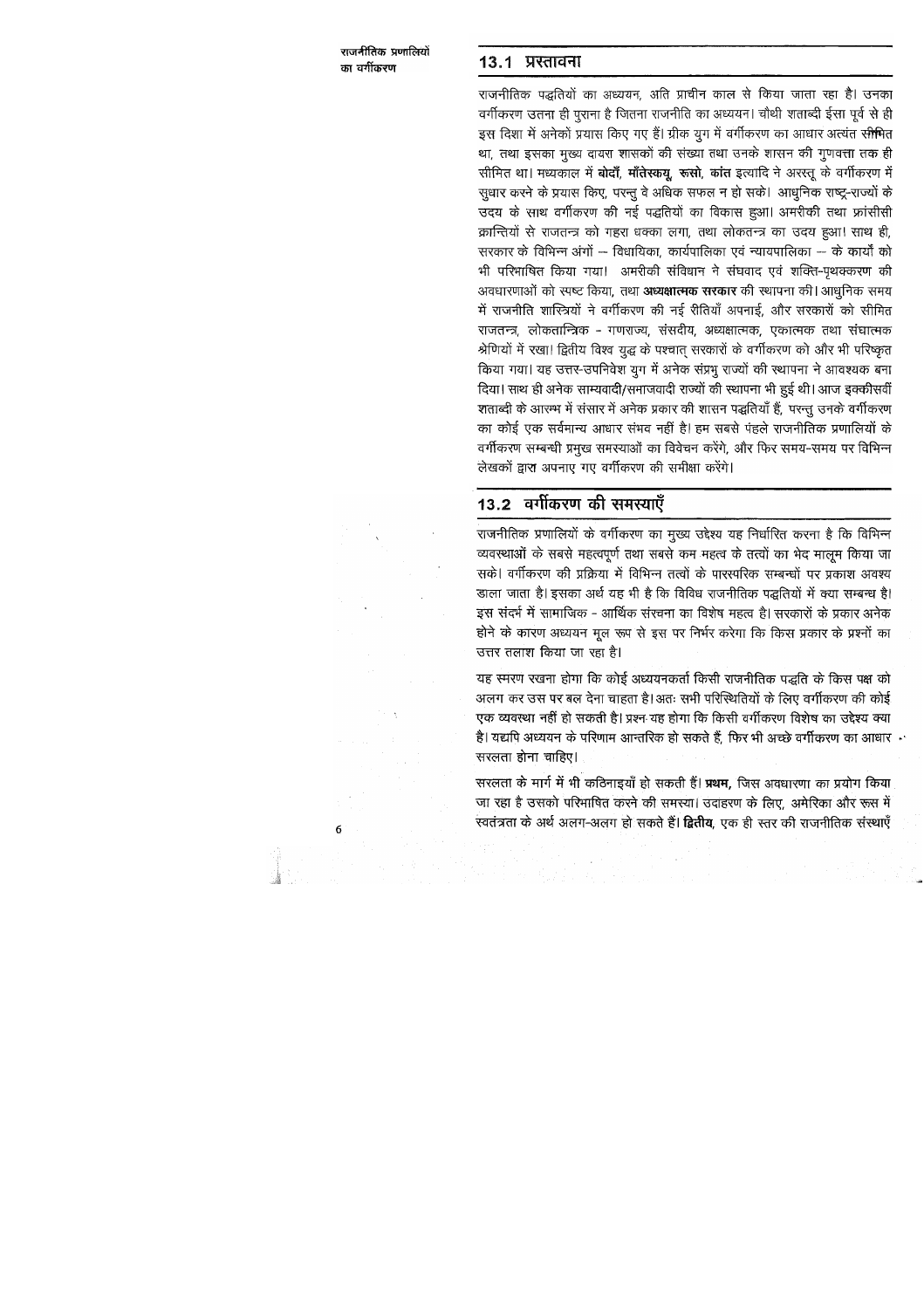विभिन्न राजनीतिक प्रणालियों में एक जैसे कार्य कर सकती हैं। अर्थात्, ब्रिटिश राजतन्त्र के कार्य लगभग वैसे ही हैं जैसे कि जर्मन राष्ट्रपति के। कहा जा सकता है कि फ्रांस के राष्ट्रपति की शक्तियाँ अमरीकी राष्ट्रपति से भी अधिक हैं। पुनः, वर्गीकरण का उद्देश्य कभी कभी किसी व्यवस्था की प्रशंसा करना, या किसी की निंदा करना हो सकता है। सरकारों को प्रायः अपनी पसंद के आधार पर लोकतान्त्रिक या अधिनायकवादी कह दिया जाता है।

## 13.3 प्राचीन युग में वर्गीकरण

### 13.3.1 अरस्तू का वर्गीकरण

राजनीतिक प्रणालियों के वर्गीकरण की परम्परा ईसा पूर्व चौथी शताब्दी में यूनान (ग्रीस) में आरम्भ हुई। अरस्तू ने सर्वप्रथम क्रमबद्ध रूप से विभिन्न संविधानों का अध्ययन एवं वर्गीकरण किया, यद्यपि उससे पूर्व हेरोडोटस तथा प्लैटो ने भी सरकारों के वर्गीकरण के प्रयास किए थे। हेरोडोटस ने सभी राज्यों को तीन श्रेणियों - राजतन्त्र, कुलीनतन्त्र तथा लोकतन्त्र - में वर्गीकृत किया था। अपनी पुस्तक रिपब्लिक (The Republic) में प्लैटो ने पाँच प्रकार के राज्यों का उल्लेख किया। वे थेः वैचारिकतन्त्र (Ideocracy), समयतन्त्र (Timocracy), गुटतन्त्र (Oligarchy), लोकतन्त्र तथा उत्पीडकतन्त्र (Tyranny)। परन्तु, अरस्तू के वर्गीकरण की विशेषता यह रही कि उसने अपना परिणाम 158 संविधानों की समीक्षा पर आधारित किया। उन तत्कालीन संविधानों का अध्ययन एवं वर्गीकरण प्रायः वैज्ञानिक तथा सर्वमान्य पाया गया। अरस्तू ने, अपनी पुस्तक् $Politics$  ) में. संविधानों को दो मूल वर्गों में रखाः वे थे अच्छे या बुरे (सामान्य या दूषित)। इनमे से प्रत्येक प्रकार में उसने तीन प्रकार की सरकारों की पहचान की, जिनका आधार था कि सत्ता का प्रयोग कितने व्यक्ति करते थे -- एक, कुछ अथवा अनेक। इन दो आधारों, अर्थात् गुण (सामान्य अथवा दूषित), तथा संख्या (एक, कुछ, अनेक) के अध्ययन के फलस्वरूप अरस्तू ने छह प्रकार के संविधानों में वर्गीकृत किया। इनमें से तीन को अच्छे या सामान्य श्रेणी में रखा गयाः राजतन्त्र (एक व्यक्ति का कुशल शासन), कुलीनतन्त्र (कुछ व्यक्तियों का कुशल शासन) तथा लोकतन्त्र जिसे उसने Polity कहा (अनेक व्यक्तियों का अच्छा/ सामान्य शासन)। साथ ही उसने तीन दूषित प्रणालियों का वर्णन भी कियाः उ**त्पीड़कतन्त्र** (Tyranny) (एक व्यक्ति का दूषित शासन); गुटतन्त्र (Oligarchy) (कुछ व्यक्तियों का दूषित शासन); तथा भीड़तन्त्र, जिसे उसने democracy कहा (अनेक वर्गीकरण को निम्नलिखित तालिका से स्पष्ट किया जा सकता है।

|  | अरस्तू का वर्गीकरण |
|--|--------------------|
|--|--------------------|

| शासकों की संख्या | सामान्य प्रकार     | दूषित प्रकार           |
|------------------|--------------------|------------------------|
| एक               | राजतन्त्र          | उत्पीड़कतन्त्र         |
| कुछ              | कुलीनतन्त्र        | गुटतन्त्र              |
| अनक              | लोकतन्त्र (Polity) | भीड़तन्त्र (Democracy) |

अरस्तू के अनुसार, राजतन्त्र एक दयालु राजा का निस्वार्थ शासन होता है जो नैतिकता के मूल्यों पर आधारित होता है। उसका दूषित रूप उत्पीड़कतन्त्र है जिसमें शासक बल प्रयोग,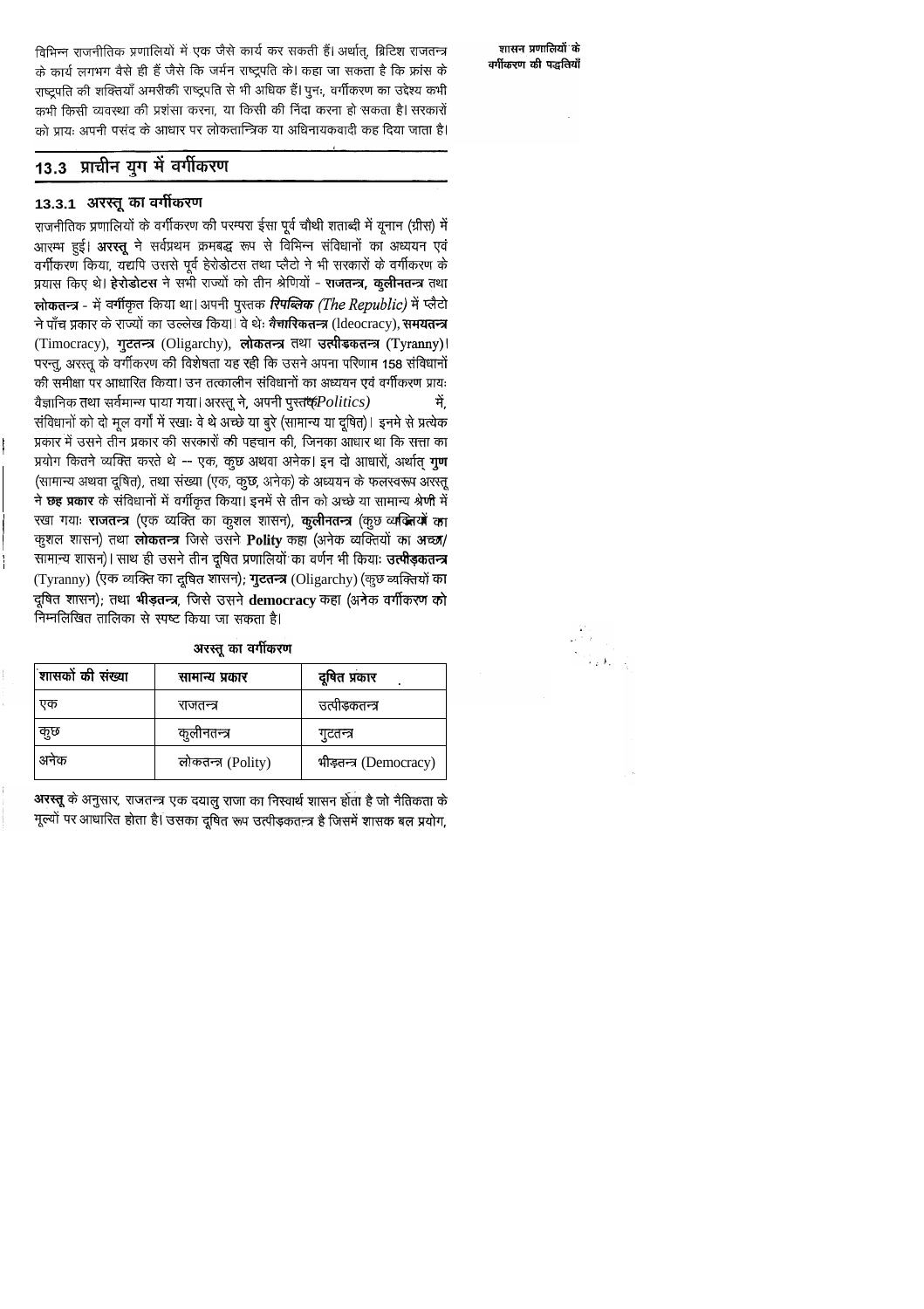धोखा और स्वार्थ का सहारा लेता है। कुलीनतन्त्र को कुछ लोगों के श्रेष्ठ वर्ग का शासन कहा जिसमें नैतिकता और सम्पत्ति का मेल होता है, जबकि उसके दूषित रूप गुटतन्त्र में स्वार्थ और धन का लोभ हावी होता है। अंत में, अनेक लोगों के नैतिक और सामरिक मूल्यों पर आधारित, मध्य वर्ग के, शासन की पॉलिटी का नाम दिया गया। उसके दूषित रूप को अरस्तू ने भीड़तन्त्र (democracy) कहा जिसमें योग्य-अयोग्य का ध्यान रखे बिना अनेक निर्धन शासन का कार्य करते हैं।

अरस्तू के वर्गीकरण की एक विशेषता यह है कि उसके द्वारा वर्णित छः में से कोई भी व्यवस्था स्थायी नहीं है। उन सबमें परिवर्तन का चक्र (cycle of change) चलता रहता है। राजतन्त्र भ्रष्ट होकर जब उत्पीड़कतन्त्र बन जाता है, तब कुलीन लोगों के संगठित विरोध के समक्ष भ्रष्ट राजा को झुकना पड़ता है। कुलीनतन्त्र स्थापित होता है, परन्तु धीरे-धीरे उसमें भी भ्रष्टाचार, स्वार्थ इत्यादि उत्पन्न होते हैं, और वह स्वार्थी गुटतन्त्र का रूप ले लेता है। शीघ्र ही जनता का एक प्रमुख भाग सत्ता अपने हाथ में लेकर जनतन्त्र स्थापित करता है, फिर स्वयं वह भी अराजकता का शिकार होकर दूषित भीड़तन्त्र में परिवर्तित हो जाता है। यह स्थिति भी अधिक नहीं चलती, और एक कुशल नेता सत्ता अपने हाथों में लेकर राजतन्त्र की स्थापना करता है। यह चक्र चलता ही रहता है।

अरस्तू की प्रमुख चिंता यह मालूम करना थी कि किन परिस्थितियों में कोई सरकार स्थायी

उसने कहा कि वह राज्य सर्वश्रेष्ठ होगा जिसकी सांविधानिक सरकार ऐसी हो जिसमें सभी. नागरिकों को कोई न कोई पद प्राप्त हो सके ताकि वे शासक और शासित दोनों की भूमिका निभा सकें। शायद वह ऐसी व्यवस्था का समर्थक था जिसमे कुलीनतन्त्र और लोकतन्त्र का समन्वय हो, तथा जिसमें मध्यम वर्ग शक्ति सम्पन्न हो। यदि नियन्त्रण मध्यम वर्ग के हाथों में होगा तो वह शासन अधिक स्थायी हो सकेगा। इसीलिए उसने उस शासन का समर्थन किया जिसको उसने 'polity' का नाम दिया।

अरस्तू के वर्गीकरण से यह स्पष्ट होता है कि सभी नागरिकों का एक समान उद्देश्य होता है -- वह है सुरक्षा। अतः सुरक्षा के लिए वह कुछ भी बलिदान करने को तैयार रहते हैं। परन्तु, आधुनिक समय में अरस्तू के वर्गीकरण का महत्व लगभग समाप्त हो गया है क्योंकि वह आधुनिक राजनीतिक परिस्थितियों के अनुकूल नहीं है।

## 13.3.2 अरस्तू के वर्गीकरण का विस्तार

सोलहवीं शताब्दी में, **बोदाँ** ने अरस्तू के वर्गीकरण को आगे बढ़ाया। बोदाँ, यद्यपि सर्वश्रेष्ठ संविधान की पहचान करना चाहता था, तथापि उसने आर्थिक, भौगोलिक एवं राजनीतिक तत्वों पर सरकार की निर्भरता पर बल दिया। उसने कानूनी संप्रभुता पर भी बल दिया। यह अवधारणा राजनीति विज्ञान का एक प्रमुख सिद्धान्त बन गई। एक अन्य फ्रांसीसी विद्धान मॉंतेस्क्यू ने अठारहवीं सदी में वर्गीकरण का एक महत्वपूर्ण आधार प्रस्तुत किया। इसके अनुसार वर्गीकरण था - गणराज्य, राजतन्त्र तथा अधिनायकतन्त्र। उसके वर्गीकरण का आधार भी यही था कि सत्ता कितने व्यक्तियों के हाथों में है। माँतेस्क्यू ने सरकार के रूप तथा समाज के रूप के सम्बन्धों को महत्वपूर्ण मान्यता प्रदान की। उसका विचार था कि सरकार के रूप के निर्धारण में शिक्षा, नैतिकता, देशभक्ति तथा आर्थिक समानता का स्तर सभी की महत्वपूर्ण भूमिका होती है। राज्य का क्षेत्रफल भी एक प्रमुख कारक है। कुछ वर्ष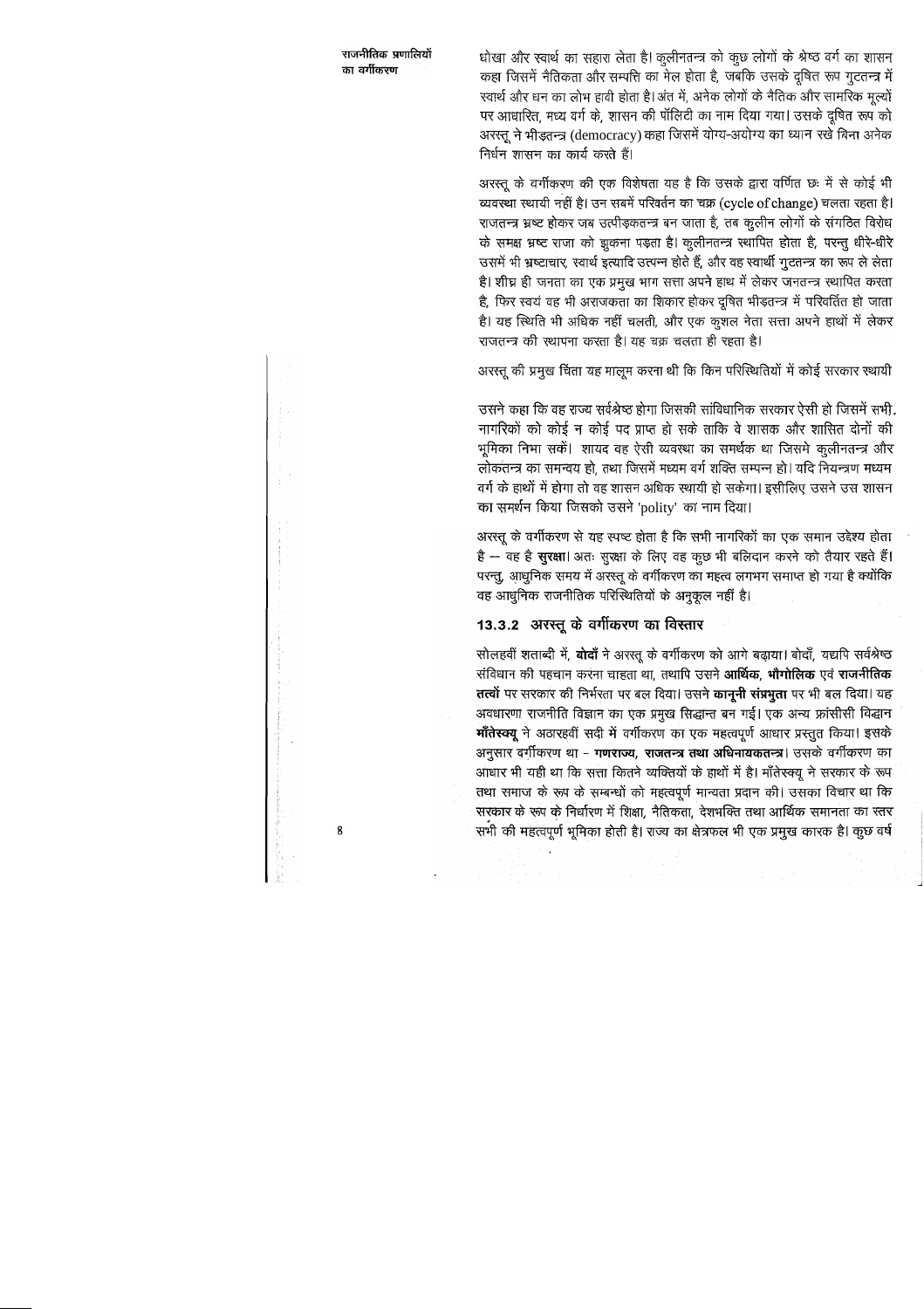पश्चात रूसो ने भी सरकारों के वर्गीकरण में तीन प्रकार बताएँ - अधिनायकवाद, कलीनतन्त्र तथा लोकतन्त्र। परन्तु उसने कहा कि राज्य का एक ही श्रेष्ठ रूप है। वह है, गणतन्त्र। काँट ने, रूसो की भाँति राज्यों के तो तीन रूप बताए, परन्तु सरकारें केवल गणतन्त्र हो सकती हैं, अथवा अधिनायकतन्त्र। आधुनिक युग में जर्मन लेखक **ब्लंश्ली** (Bluntschli) ने, अरस्तू के वर्गीकरण में सुधार करते हुए राज्य के एक चौथे रूप का उल्लेख किया। इसको उसने धर्मतन्त्र (Theocracy or Ideocracy) का नाम दिया, जिसमें सर्वोच्च शासक को ईश्वर या उसका प्रारूप माना जाता है। परन्तु, यह सभी वर्गीकरण आधूनिक वास्तविकताओं पर खरे नहीं उतरते।

### बोध प्रश्न 1

नोट: क) अपने उत्तरों के लिए नीचे दिए गए स्थान का प्रयोग कीजिए।

- ख) इस इकाई के अंत में दिए गए उत्तरों से अपने उत्तर मिलाइए।
- जिन आधारों पर अरस्तू ने राज्यों का वर्गीकरण किया उनकी व्याख्या कीजिए।  $\vert$  1)

अरस्तू द्वारा वर्गीकृत राज्यों का, उनकी विशेषताओं सहित, वर्णन कीजिए  $|2\rangle$ 

## 13.4 आधुनिक वर्गीकरण

आधुनिक प्रभुसत्ता सम्पन्न राष्ट्र-राज्यों के उदय, उदार-संवैधानिक-लोकतान्त्रिक राज्यों के विकास तथा अठारहवीं - उन्नीसवीं शताब्दियों में अमरीकी संघ की स्थापना के साथ राजनीतिक प्रणालियों के पुराने वर्गीकरण की प्रासंगिता निश्चय ही कम हो गई है। नई घटनाओं ने वर्गीकरण के आधार में आमूल परिवर्तन कर दिया है। वर्गीकरण के जिन नए प्रतिमानों का विकास हुआ वे **संविधान की प्रकृति, राज्य के अंदर शक्ति के केन्द्रीकरण** अथवा विकेन्द्रीकरण, विधायिका के साथ कार्यपालिका के सम्बन्धों, नागरिक खतन्त्रताओं की प्रकृति, जनसाधारण की भागीदारी तथा विचारधारा की भूमिका, सभी से प्रभावित हुए। परन्तु, हमको यह ध्यान में अवश्य रखना होगा कि राज्यों की समस्त शक्तियां एक समान ही होती है। दूसरे शब्दों में प्रत्येक राज्य संप्रभु होता है; अतः एकमात्र आधार जिस पर राज्यों का वर्गीकरण किया जा सकता है वह है सरकार के संगठन की संरचनात्मक विशेषताएँ।

राज्य की संप्रभुता तथा उसकी संरचना के संदर्भ में अनेक लेखकों ने समय-समय पर राजनीतिक संगठनों का वर्गीकरण करने के प्रयास किए हैं। उदाहरण के लिए, जर्मन विद्वान **जैलिनेक** ने राजनीतिक प्रणालियों का दो प्रमुख श्रेणियों में विभाजन कियाः राजतन्त्र तथा गणतन्त्र। उसने राजतन्त्र का पुनः विभाजन किया - वंशानुगत अथवा

शासन प्रणालियों के वर्गीकरण की पद्धतियाँ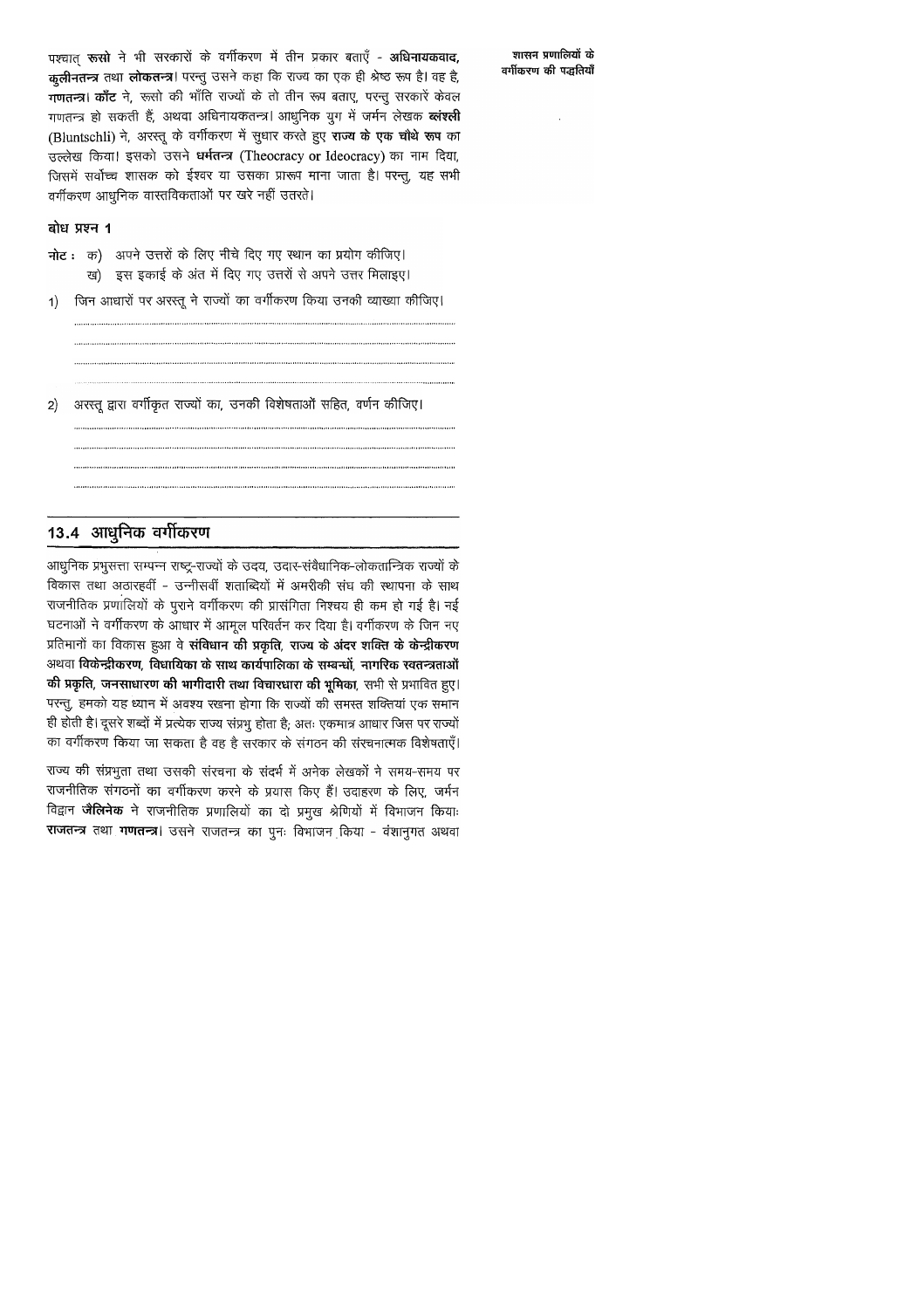निर्वाचित जिसमें राजा के पास असीमित शक्ति होती है; तथा गणतन्त्र जिसमें जनता के पास असीमित शक्ति होती है; तथा गणतन्त्र को तीन उप-श्रेणियों में विभाजित किया -अर्थात् लोकतान्त्रिक, कुलीनतान्त्रिक अथवा गुटतान्त्रिक। अंत में, उसने लोकतन्त्र का प्रत्यक्ष तथा अप्रत्यक्ष रूप में वर्गीकरण किया। इसको निम्नलिखित तालिका प्रदर्शित करती हैः



एक अन्य विद्वान **बर्गेस ने चार विविध सिद्धान्तों** के आधार पर वर्गीकरण प्रस्तुत किया, तथा सरकारों के अनेक रूपों को इन श्रेणियों में वर्गीकृत किया। उसके चार सिद्धान्त, तथ्या सरकारों के रूप इस प्रकार हैं:

- राज्य और सरकार के साथ समरूपता या उसका अभाव प्राथमिक तथा प्रतिनिधि।
- कार्यपालिका का कार्यकाल वंशानुगत या निर्वाचित
- कार्यपालिका विधायिका संबंध संसदीय या अध्यक्षात्मक
- शक्ति का केन्द्रीकरण अथवा विभाजन एकात्मक या संघात्मक

**लीकॉक** ने सरल रूप से सरकारों का जो वर्गीकरण किया उसको निम्नलिखित्त तालिका की सहायता से समझा जा सकता है।

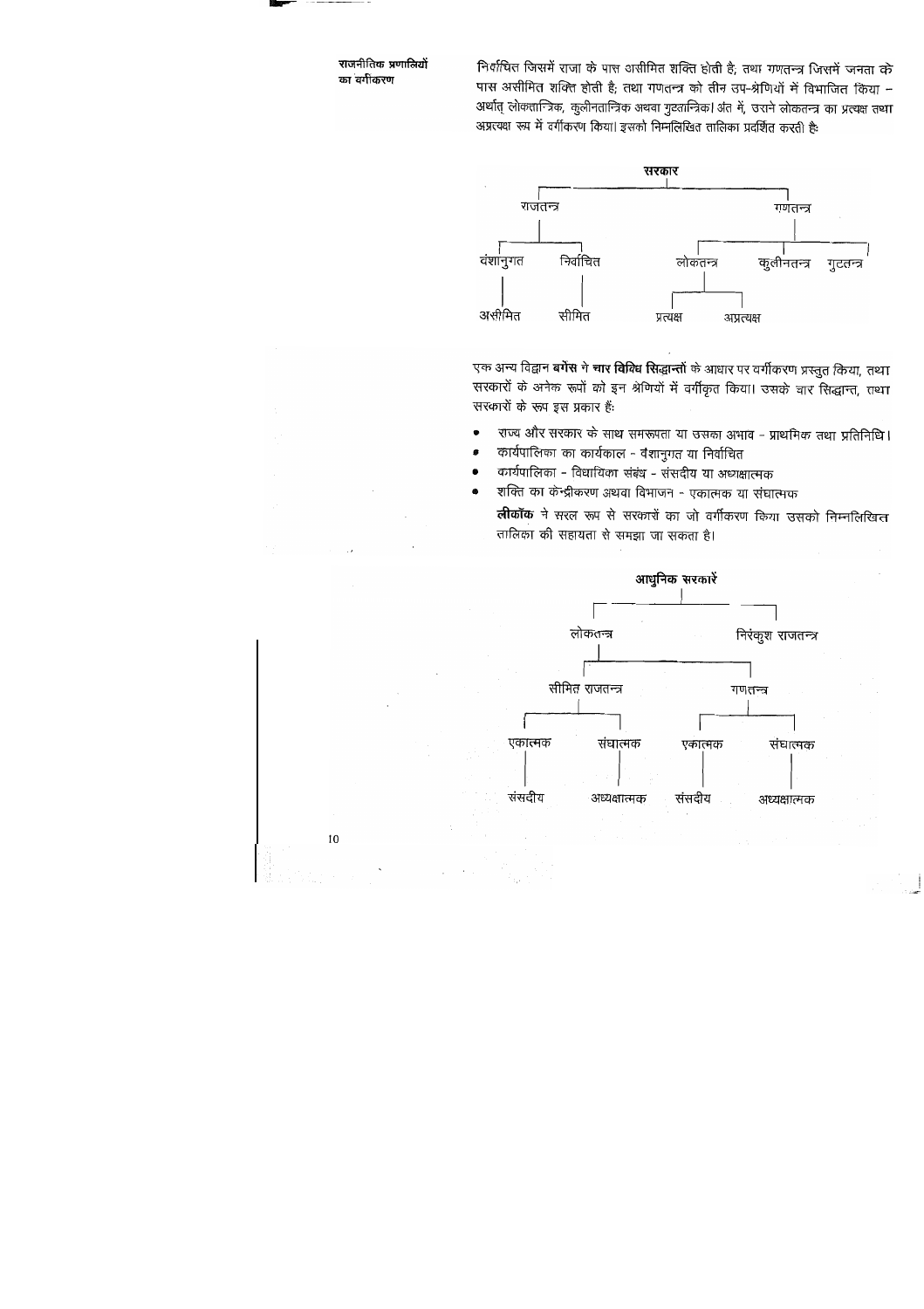बीसवीं शताब्दी के एक अन्य विद्धान एफ. सी. स्ट्राँग ने अपना अलग वर्गीकरण प्रस्तुत किया था। उसने पाँच श्रेणियाँ बताई जिनमें विभिन्न सरकारों को रखा जा सकता है। स्ट्राँग का प्रतिमान इस प्रकार है:

शासन प्रणालियों के वर्गीकरण की पद्धतियाँ

|    | वर्गीकरण का आधार                                       | प्रथम प्रकार                                                                                                                            | द्वितीय प्रकार                                                                                                                                        |
|----|--------------------------------------------------------|-----------------------------------------------------------------------------------------------------------------------------------------|-------------------------------------------------------------------------------------------------------------------------------------------------------|
| 1. | उस राज्य की प्रकृति<br>जिसमें संविधान लागू<br>होता है। | एकात्मक                                                                                                                                 | संघात्मक                                                                                                                                              |
| 2. | स्वयं संविधान की प्रकृति                               | सुपरिवर्तनशील (आवश्यक<br>नहीं कि लिखित ही हो)                                                                                           | कठोर (आवश्यक नहीं कि<br>पूरी तरह लिखित हो)                                                                                                            |
| 3. | विधायिका की प्रकृति                                    | (i) वयस्क मताधिकार<br>(ii ) एक-सदनीय निर्वाचन<br>क्षेत्र<br>(iii) ग़ैर-निर्वाचित द्वितीय<br>सदन<br>(iv) प्रत्यक्ष लोकप्रिय<br>नियन्त्रण | (i) सीमित वयस्क<br>मताधिकार<br>(ii) बहु-सदनीय निर्वाचन<br>क्षेत्र<br>(iii) पूर्ण या आंशिक रूप<br>से निर्वाचित द्वितीय सदन<br>(iv) नियन्त्रणों का अभाव |
| 4. | कार्यपालिका की प्रकृति                                 | संसदीय (संसदात्मक)                                                                                                                      | अध्यक्षात्मक                                                                                                                                          |
| 5. | न्यायपालिका की प्रकृति                                 | विधि के शासन के अधीन<br>(कॉमन लॉ वाले देशों में)                                                                                        | प्रशासकीय क़ानून के अधीन<br>(विशेषाधिकारों वाले देश)                                                                                                  |

ऊपर वर्गीकरण के जिन प्रतिमानों का उल्लेख किया गया है उनके आधार पर हम कुछ निष्कर्ष निकाल सकते हैं। प्रथम, विभिन्न प्रतिमानों के बावजूद, वर्गीकरण के विषय में कोई एक सर्वसम्मत एवं वैज्ञानिक आधार नहीं है। द्वितीय, सभी प्रतिमानों का आधार राज्य, सरकार तथा उसके अंग जैसे विधायिका, कार्यपालिका एवं न्यायपालिका, संविधान, कानून तथा राजनीतिक संगठन हैं। राजनीतिक व्यवस्था को प्रभावित करने वाले सामाजिक - आर्थिक, ऐतिहासिक, एवं सांस्कृतिक तत्त्वों पर ध्यान नहीं दिया गया। **तृतीय**, तथा सबसे महत्वपूर्ण यह कि इन सभी वर्गीकरणों को यूरोप और अमेरिका में विकसित राजनीतिक संस्थाओं तक सीमित रखा गया। एशिया, अफ्रीका तथा लैटिन अमेरिका की राजनीतिक व्यवस्थाओं की पूरी तरह अवहेलना की गई। द्वितीय विश्व युद्ध के बाद, जब उपनिवेशवाद उन्मूलन के फलस्वरूप यह देश स्वाधीन हुए तभी उन पर भी ध्यान दिया गया। अतः, नए प्रतिमानों की आवश्यकता अनुभव की गई।

### बोध प्रश्न 2

- नोट: क) अपने उत्तरों के लिए नीचे दिए गए स्थान का प्रयोग कीजिए। ख) इस इकाई के अंत में दिए गए उत्तरों से अपने उत्तर मिलाइए।
- लीकॉक के वर्गीकरण में दिए गए सरकारों के विभिन्न रूपों की व्याख्या कीजिए।  $\left| \right|$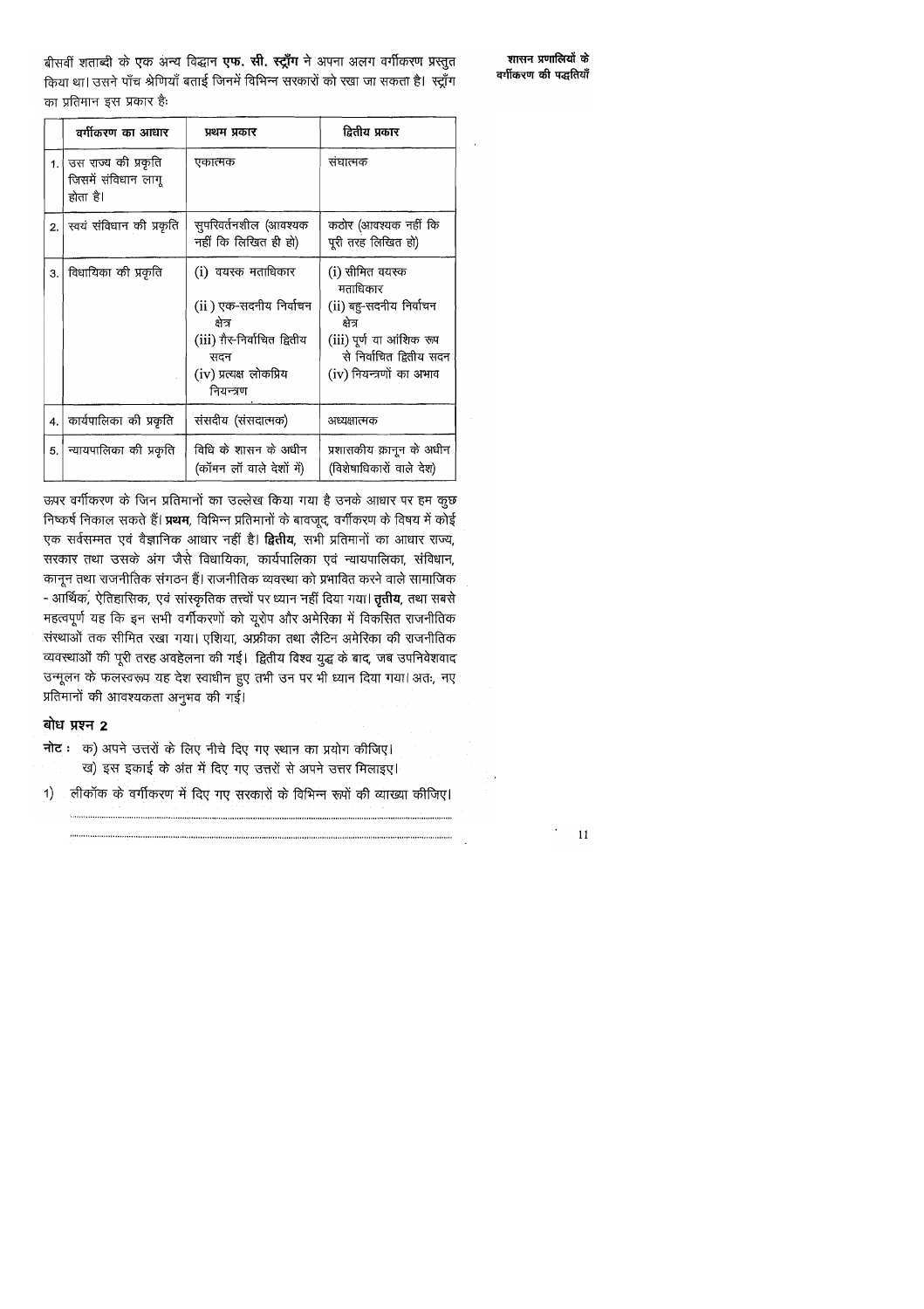सरकारों के आधुनिक वर्गीकरण की प्रमुख विशेषताओं का उल्लेख कीजिए।  $|2\rangle$ 

#### समकालीन वर्गीकरण 13.5

जैसा कि ऊपर उल्लेख किया गया है, आधुनिक वर्गीकरण यूरोप एवं अमेरिका में विकसित उदार लोकतान्त्रिक सरकारों पर आधारित है। यह विकास उन्नीसवीं और बीसवीं शताब्दियों की देन है। द्वितीय विश्व युद्ध के पश्चात्, दो स्तरों पर नई राजनीतिक प्रणालियों का उदय हुआ। वे थीं:

- वे अनेक उत्तर-औपनिवेशिक राज्य जिन्हें साम्राज्यवादी शक्तियों से स्वतन्त्रता प्राप्त  $\left( \mathbf{1}\right)$ हुई, और जहाँ उदार लोकतान्त्रिक संस्थाओं का उदय नहीं हुआ था, जो आर्थिक रूप से विकसित नहीं (या अल्प विकसित) थे, तथा जिनकी संस्कृति, सामाजिक संस्थाएँ तथा राजनीतिक संरचनाएँ भिन्न भिन्न थीं।
- समाजवादी/साम्यवादी राज्यों का एक गुट के रूप में उदय हुआ, जिसका उद्देश्य  $\cdot$ 2 (पाश्चात्य उदार पूँजीवादी व्यवस्था के विपरीत) समाजवादी समाज की स्थापना करना था, तथा जिन देशों में लोकतन्त्र, संसद, दल-व्यवस्था, संघीय व्यवस्था तथा राजनीतिक शक्ति की अवधारणाएँ बिल्कुल अलग थीं।

इन कारणों से राजनीति शास्त्रियों ने सरकारों के वर्गीकरण के नए प्रतिमानों का विकास किया ताकि उनमें युद्धोत्तर राजनीतिक प्रणालियों को शामिल किया जा सके। इस दिशा में कुछ अमरीकी विद्वानों ने पहल की, और नई परिस्थतियों के अनुसार सरकारों का वर्गीकरण करने के प्रयास किए। उन्होंने राजनीतिक संस्थाओं को विकास एवं आधुनिकीकरण से जोड़ने की चेष्टा की। फलस्वरूप उन्होंने वर्गीकरण के नए आधार बनाए जैसे कि, औद्योगिकरण का स्तर, शहरीकरण, प्रौद्योगिकी का विकास, शिक्षा का स्तर, वाणिज्य, संस्कृति, तथा सामाजिक उपलब्धियाँ और संचार व्यवस्था। युद्धोत्तर चार दशकों में अनेक विद्धानों ने अपने विचार व्यक्त किए। इनमें प्रमुख थेः ऐड्वर्ड शिल्स, कॉट्स्की, डेविड ऐप्टर, आत्मंड तथा पॉवेल, रॉबर्ट डल, डेविड ईस्टन, जीन ब्लांडल, ऐलेन बॉल इत्यादि। इनमें से कुछ के विचारों की समीक्षा यहाँ की जा सकती है।

ऐड्वर्ड शिल्स ने अपनी पुस्तक Political Development in New States में आधुनिक राजनीतिक प्रणालियों का **पाँच-सूत्री** वर्गीकरण प्रस्तुत किया। उसने लिखा कि वे हैं:

- ब्रिटेन तथा संयुक्त राज्य अमेरिका की भाँति राजनीतिक लोकतन्त्र;  $\mathbf{i}$
- नाममात्र के लोकतन्त्र वे देश जिनमें लोकतन्त्र है तो नहीं, परन्तु वे राजनीतिक  $ii)$ लोकतन्त्र की नकल करने की कोशिश करते हैं;

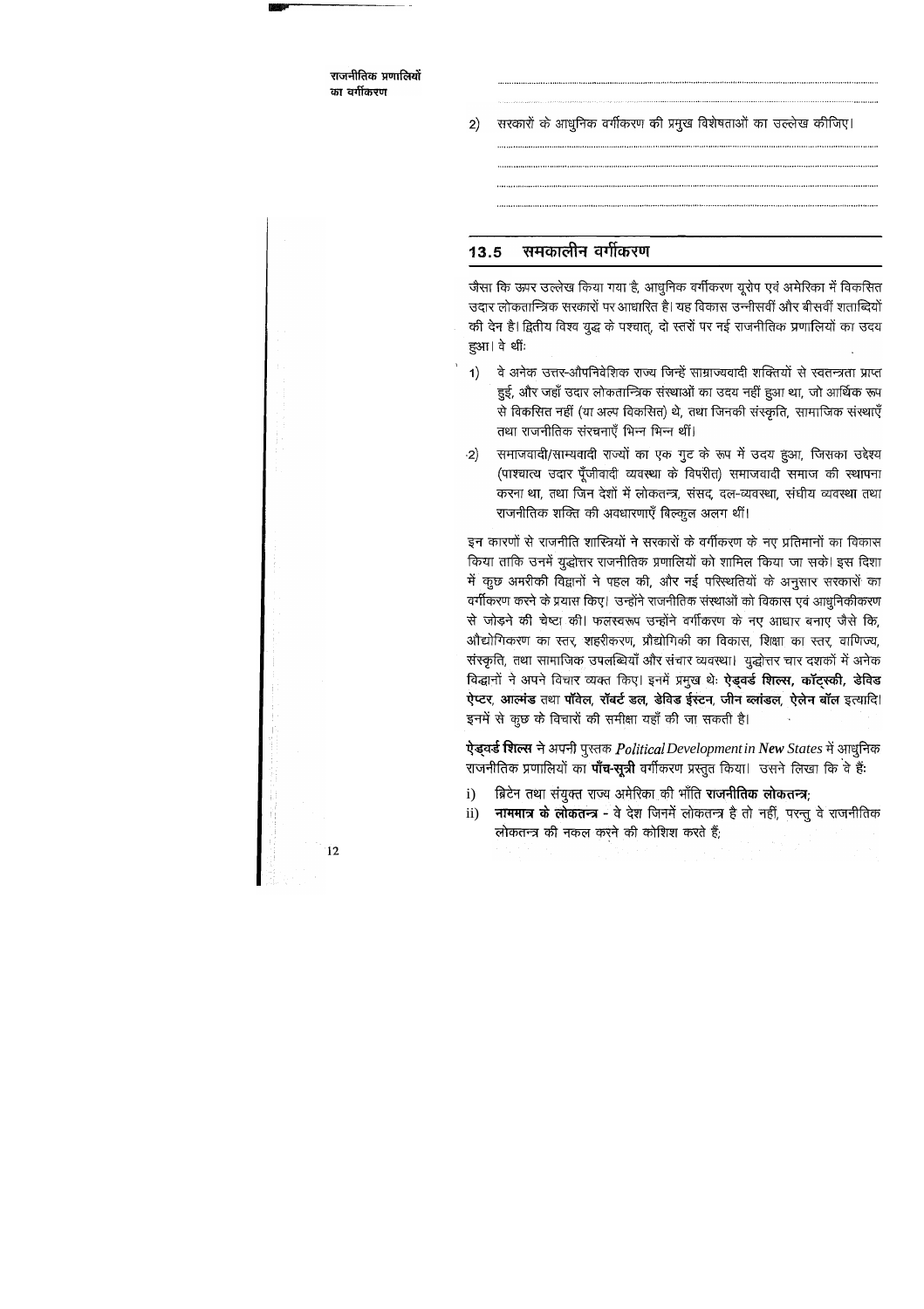्**आधुनिकीकृत गुटतन्त्र** - जिन देशों में सत्ता भले ही कुछ असैनिक नेताओं के हाथों iii) में हो, परन्तु वे सशस्त्र सेनाओं की सहायता से शासन करते हैं, या फिर इसके विपरीत भी हो सकता है;

- अधिनायकवादी गुट व्यवस्था या तो साम्यवादी या फिर फ़ासीवादी प्रकार की।  $iv)$
- परम्परागत (पारम्परिक) गुटतन्त्र जिन देशों पर वंशानुगत शासकों के हाथों में  $\mathbf{v})$ सत्ता है, और जो पारम्परिक धार्मिक विश्वासों पर चलते हों।

डेविड ऐप्टर ने विकासशील समाजों पर बल दिया। उसने उन देशों की सरकारों के रूप तथा नैतिक मूल्यों की समीक्षा की थी। इस संदर्भ में उसने तीन प्रकार की राजनीतिक प्रणालियों का उल्लेख किया:

- आधुनिकीकृत निरंकुशतन्त्र  $\mathbf{i}$
- सैनिक शासन  $\mathbf{ii}$
- iii) दोनों का मिला जुला रूप।

अपने वर्गीकरण के लिए एस. ई. फाईनर ने कुछ नए आधार बनाए। उसके अनुसार, प्रत्येक व्यवस्था का सार यह है कि थोड़े लोग अधिकांश जनता पर शासन करते हैं। जो नीतियाँ निर्धारित करने वाले और उनको लागू करने वाले होते हैं, उनकी संख्या सदा कम होती है। इस संदर्भ में उसने तीन प्रकार की व्यंवस्थाओं का उल्लेख किया:

- उदार लोकतान्त्रिक देश जैसे कि यूरोप तथा अमेरिका के उदार पूँजीवादी देश;  $\bf{1}$
- अधिनायकवादी देश जैसे कि साम्यवादी राज्य;  $ii)$
- iii) निरंकुश शासन तथा गुटतन्त्र ऐसी राजनीतिक प्रणालियाँ जिनमें सेना की राजनीतिक -भूमिका प्रमुख होती है। यह व्यवस्थाएँ न तो लोकतान्त्रिक हैं, और न तानाशाही। यह एशिया, अफ्रीका तथा लैटिन अमेरिका के उन देशों में व्यापक रूप से विद्यमान हैं जहाँ सेना की भूमिका निर्णायक होती है।

जीन ब्लॉंडल ने राजनीतिक प्रणालियों के अपने वर्गीकरण के तीन आधार स्वीकार किए:

- राजनीतिक प्रणाली की प्रकृति  $\bf i)$
- सामाजिक दर्शन एवं नीतियाँ  $\mathbf{ii}$
- राजनीतिक विचारधारा तथा उप-व्यवस्थाओं की स्वायत्तता। iii)

इस आधार पर उसने, प्रत्येक श्रेणी में, दो-दो प्रकार की राजनीतिक प्रणालियों का उल्लेख किया। वे हैं: (क) राजतन्त्र तथा लोकतन्त्र, (ख) पारम्परिक तथा आधुनिक (ग) उदार तथा सर्वाधिकारवादी (totalitarian)।

आल्मँड एवं पॉवेल ने भी संरचनात्मक विभेदों तथा कार्यों; तथा सांस्कृतिक धर्मनिरपेक्षता के आधारों पर त्रिकोण वर्गीकरण प्रस्तुत किया। वे हैं: (क) आदिमकालीन, (ख) पारम्परिक तथा (ग) आधुनिक। क़बायली शासन पर आधारित आदिमकालीन शासन तीन प्रकार का हो सकता था; आदिमकालीन गिरोह; खंडित व्यवस्था या फिर पदसोपानीय व्यवस्था। पारम्परिक राजनीतिक व्यवस्थाओं को भी तीन श्रेणियों में विभाजित किया जा सकता है: पैतृक व्यवस्था, केन्द्रीकृत नौकरशाही व्यवस्था तथा सामंती राजनीतिक व्यवस्था। यह संभी व्यवस्थाएँ मूल रूप से कृषि पर, धार्मिक पुजारियों और सांमतों के प्रभाव में और औद्योगीकरण के अभाव में स्थापित थीं। परन्तु, आधुनिक परिष्कृत व्यवस्थाएँ वे हैं जो कि संरचनात्मकता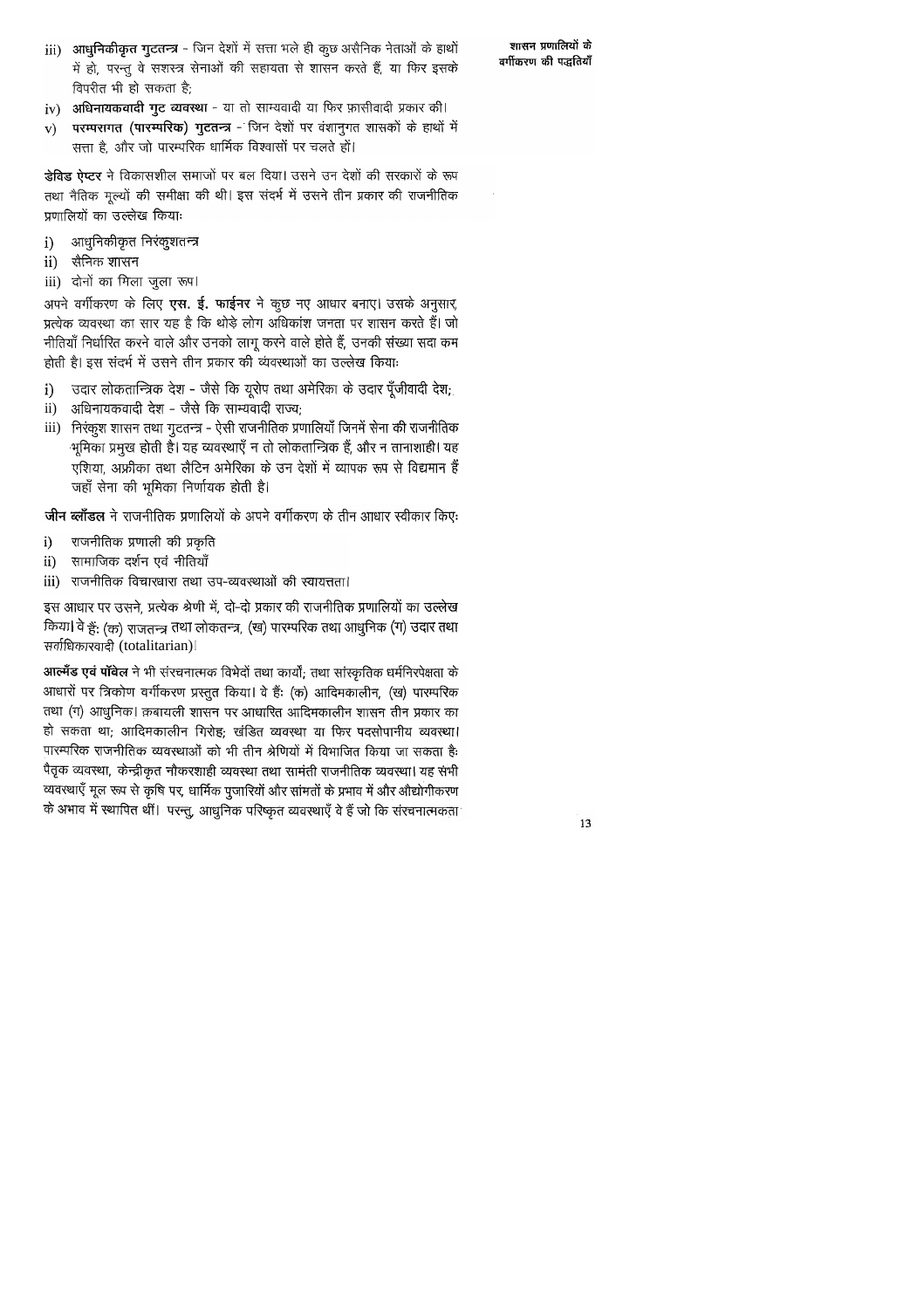तथा सांस्कृतिक धर्मनिरपेक्षता पर आधारित हैं। वे लोकतान्त्रिक भी हो सकती हैं, या अधिनायकवादी (निरंकुश) भी। हम निम्नलिखित तालिका की सहायता से इस वर्गीकरण को समझ सकते हैं।

आल्मँड एवं पॉवेल ने राजनीतिक संस्कृति के आधार पर भी राजनीतिक प्रणालियों का वर्गीकरण किया। लोगों की निष्ठा, उदासीनता अथवा अलग-थलग रहने की प्रवृत्तियों के आधार पर राजनीतिक संस्कृति तीन प्रकार की हो सकती है: संकीर्ण (parochial), आत्मनिष्ठ (subjective), अथवा भागीदारी। इन आधारों पर, उन्होंने राजनीतिक प्रणालियों को चार वर्गों में विभाजित कियाः

- क) ऑॅंग्ल-अमरीकी,
- ख) यूरोपीय महाद्वीपीय,
- ग़ैर-पाश्चात्य, तथा ग)
- सर्वाधिकारवादी (totalitarian)| ਬ)

### बोध प्रश्न 3

- नोट: क) अपने उत्तरों के लिए नीचे दिए गए स्थान का प्रयोग कीजिए। ख) इस इकाई के अंत में दिए गए उत्तरों से अपने उत्तर मिलाइए।
- 1) राजनीतिक प्रणालियों के समकालीन वर्गीकरण के लिए किन दो तत्वों ने भूमिका निभाई?

एस. ई. फ़ाईनर तथा जीन ब्लाँडल द्वारा प्रस्तुत सरकारों के वर्गीकरण और उसके  $2)$ आधारों का वर्णन कीजिए।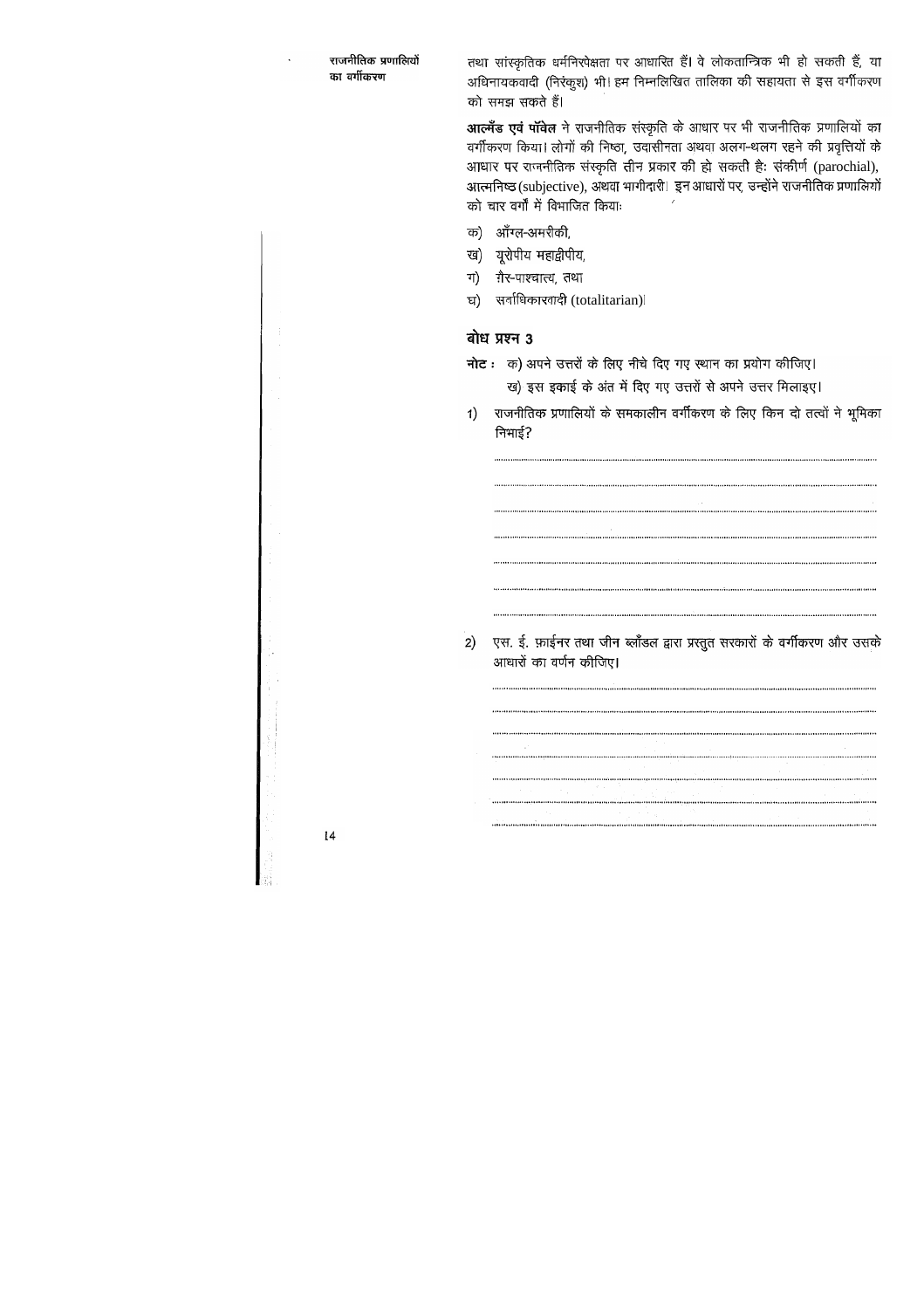#### शक्ति विभाजन के आधार पर वर्गीकरण 13.6

आधुनिक समय में सरकारों के वर्गीकरण का एक आधार शक्ति का भौगोलिक विभाजन भी है। अर्थात्, सरकार की शक्तियाँ केन्द्र तथा अन्य प्रशासकीय इकाइयों में किस प्रकार विभाजित होती है। इस आधार पर सरकारें या तो एकात्मक अथवा संघात्मक होती है।

### 13.6.1 एकात्मक सरकार

वह राजनीतिक व्यवस्था जिसमें समस्त शक्ति एक सरकार में केन्द्रित होती है उसको एकात्मक सरकार कहते हैं। यह भौगोलिक रूप से शक्ति के केन्द्रीकरण के सिद्धान्त पर आधारित है। सर्वोच्च शक्ति एक केन्द्र सरकार के अंगों द्वारा प्रयोग की जाती है। फ़ाईनर के अनुसार, एकात्मक सरकार वह है जिसमें समस्त शक्ति तथा सत्ता एक केन्द्र में निहित होती है, और उसके प्रतिनिधि सम्पूर्ण प्रदेश पर अबाध शक्ति का प्रयोग करते हैं।

इसी प्रकार, ब्लॉंडेल के अनुसार, "किसी एकात्मक राज्य में केवल एक केन्द्रीय संस्था वैधानिक रूप से स्वतन्त्र होती है, तथा अन्य सभी निकाय केन्द्रीय सरकार के अधीन होते हैं।" एकात्मक सरकार का सार यह है कि संप्रभुता अविभाजित होती है। संविधान किसी अन्य विधायी संस्था को स्वीकार नहीं करता। एकमात्र विधायिका सभी विषयों पर क़ानून बना सकती है, तथा कार्यपालिका बिना किसी रुकावट के उनको लागू कर सकती है। परन्तु, इसका यह अर्थ भी नहीं है कि सरकार मनमाने निर्णय ले सकती है। एकात्मक देश में भी समस्त क्षेत्र को, प्रशासन की सुविधा की दृष्टि से, दो या अनेक प्रदेशों में विभाजित किया जा सकता है जो कि स्वायत्त नहीं होते। इन प्रान्तों के पास केवल वहीं अधिकार होते हैं जो केन्द्र उन्हें प्रदान करता है, तथा जब चाहे वापस भी छीन सकता है। इस प्रकार, एकात्मक सरकार की दो विशेषताएँ होती हैंः **केन्द्रीय संसद की सर्वोच्चता**, तथा **अधीन संप्रभु निकायों का अभाव**।

### 13.6.2 संघात्मक सरकार

संघात्मक सरकार वह व्यवस्था है जिसमें केन्द्र तथा प्रान्तीय सरकारों के मध्य शक्तियों का विभाजन होता है, तथा दोनों के अपने-अपने निश्चित कार्यक्षेत्र होते हैं। समस्त शक्तियों का विभाजन देश के संविधान के द्वारा किया जाता है।

संघात्मक सरकार एक समझौते पर आधारित मानी जाती है; तथा इसकी कुछ विशेषताएँ होती हैं। वे हैं:

- एक लिखित संविधान;  $\mathbf{i}$
- शक्तियों का विभाजन; तथा  $\rm ii)$
- रवतंत्र न्यायपालिका। iii)

प्रथम, संघीय सरकार एक समझौते का परिणाम होती है जो कि एक लिखित संविधान के रूप में अभिव्यक्त होता है। इसमें संघ और प्रान्तीय सरकारों की शक्तियों और उनके अधिकारों का उल्लेख होता है। यह अपेक्षा होती है कि यह संविधान लिखित एवं कठोर होगा ताकि कोई भी (केन्द्र या प्रान्तीय) सरकार स्वेच्छा से शक्तियों में परिवर्तन न कर सके। संविधान संप्रभु होता है, क्योंकि सभी सरकारें इसके अधीन होती हैं।

द्वितीय, संघीय व्यवस्था की एक आवश्यक अपेक्षा होती है केन्द्र सरकार तथा प्रान्तीय या राज्य सरकारों के मध्य शक्तियों का विभाजन। सामान्यतया, राष्ट्रीय महत्व के विषय जैसे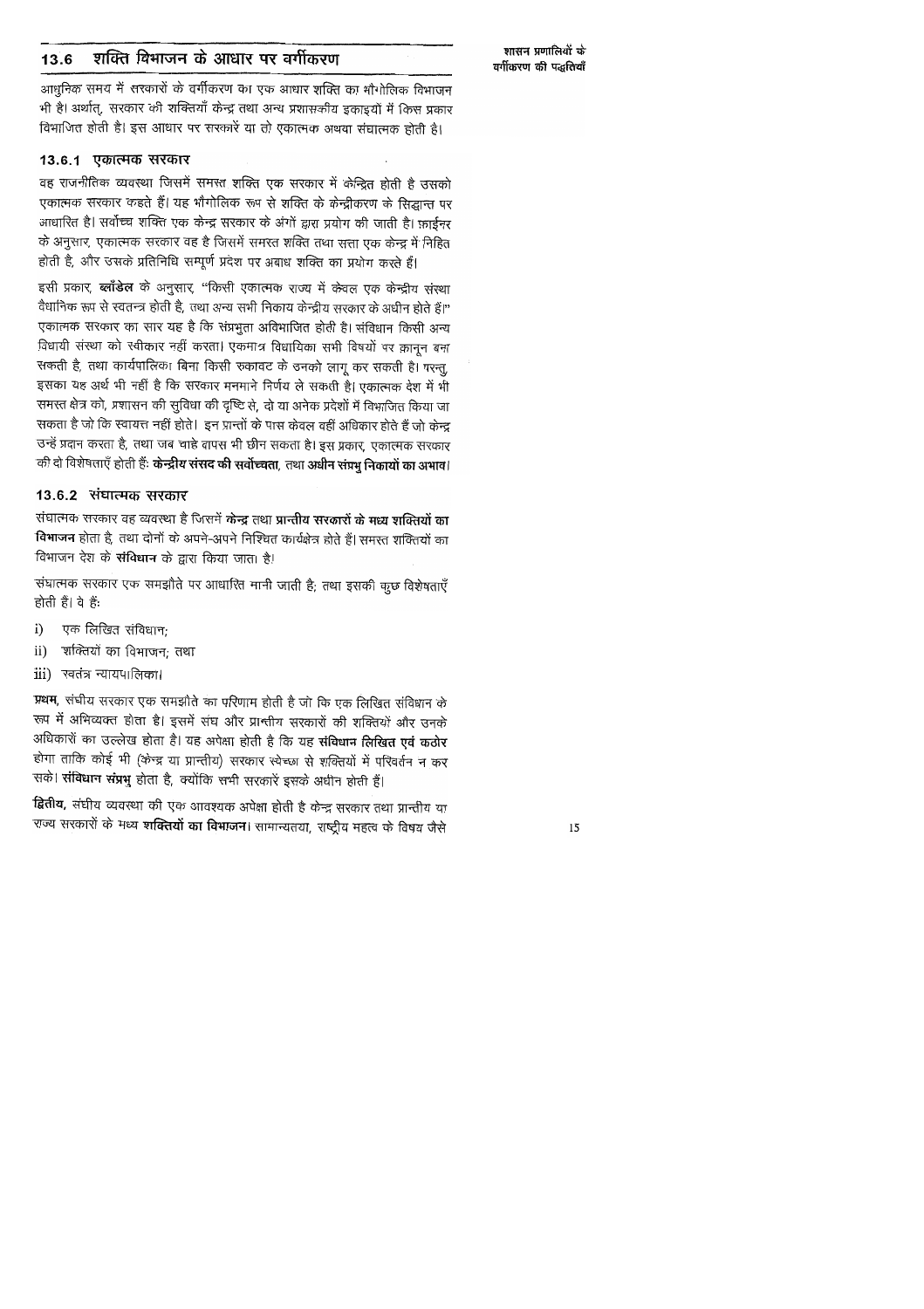कि रक्षा, विदेश विभाग, रेलवे, संचार इत्यादि केन्द्र को सौंपे जाते हैं। शिक्षा, स्वास्थ्य, कृषि, क़ानून व्यवस्था जैसे विषयों पर इकाइयों (राज्यों/प्रान्तों) का नियंत्रण होता है। किसी देश में, जैसे कि संयुक्त राज्य अमेरिका में, संविधान केन्द्र की शक्तियों की व्याख्या करता है तथा शेष सभी राज्यों के क्षेत्राधिकार में छोड़ दी जाती हैं। परन्तु, भारत में केन्द्र और राज्य सरकारों दोनों की ही शक्तियों का स्पष्ट वर्णन किया गया है।

तृतीय, एक ऐसा स्वतन्त्र और निष्पक्ष न्यायालय भी होना चाहिए जो किसी भी क्षेत्राधिकार सम्बन्धी विवाद में केन्द्र और राज्यों के मध्य न्याय कर सके। ऐसा न्यायालय **सर्वोच्च** न्यायालय ही हो सकता है जो कि संविधान की रक्षा करता है तथा उसके द्वारा प्रदत्त केन्द्र और राज्यों की शक्तियों को संरक्षण प्रदान करता है। संघीय व्यवस्था में यह न्यायालय केन्द्र-राज्य विवादों को निपटाने वाला उच्चतम न्यायालय होता है।

### बोध प्रश्न 4

- नोट: क) अपने उत्तरों के लिए नीचे दिए गए स्थान का प्रयोग कीजिए। ख) इस इकाई के अंत में दिए गए उत्तरों से अपने उत्तर मिलाइए।
- 1) एकात्मक राज्य की दो प्रमुख विशेषताएँ हैं:

| संघात्मक सरकार की तीन विशेषताओं का उल्लेख कीजिए। |  |  |
|--------------------------------------------------|--|--|
|                                                  |  |  |
| ख                                                |  |  |
|                                                  |  |  |
|                                                  |  |  |

## 13.7 विधायी-कार्यपालिका सम्बन्धों के आधार पर वर्गीकरण

राजनीतिक प्रणालियों का सरकारों के विधायी और कार्यपालिका अंगों के पारस्परिक सम्बन्धों के आधार पर भी वर्गीकरण किया जाता है। इस संदर्भ में, दो प्रणालियाँ प्रचलित हैं। एक वह जिसमें विधायिका तथा कार्यपालिका के घनिष्ठ सम्बन्ध होते हैं, तथा अपने सभी कार्यों के लिए कार्यपालिका विधायिका के प्रति उत्तरदायी होती है; दूसरी वह प्रणाली जिसमें सरकार के दोनों अंग अपने-अपने निर्धारित क्षेत्र में पृथक शक्तियों के आधार पर कार्य करते हैं। प्रथम प्रणाली को संसदीय तथा दूसरी को अध्यक्षात्मक सरकार कहते हैं।

### 13.7.1 संसदीय सरकार

संसदीय (अथवा संसदात्मक) सरकार ग्रेट ब्रिटेन के संवैधानिक इतिहास के विकास का परिणाम है। इसको 'मन्त्रिमण्डलीय सरकार' भी कहते हैं। अब तो इसे 'प्रधानमन्त्रित्त्व सरकार' तक कहने लग गए हैं। इस सरकार की प्रमुख विशेषता यह है कि इसमें **वारतविक** 

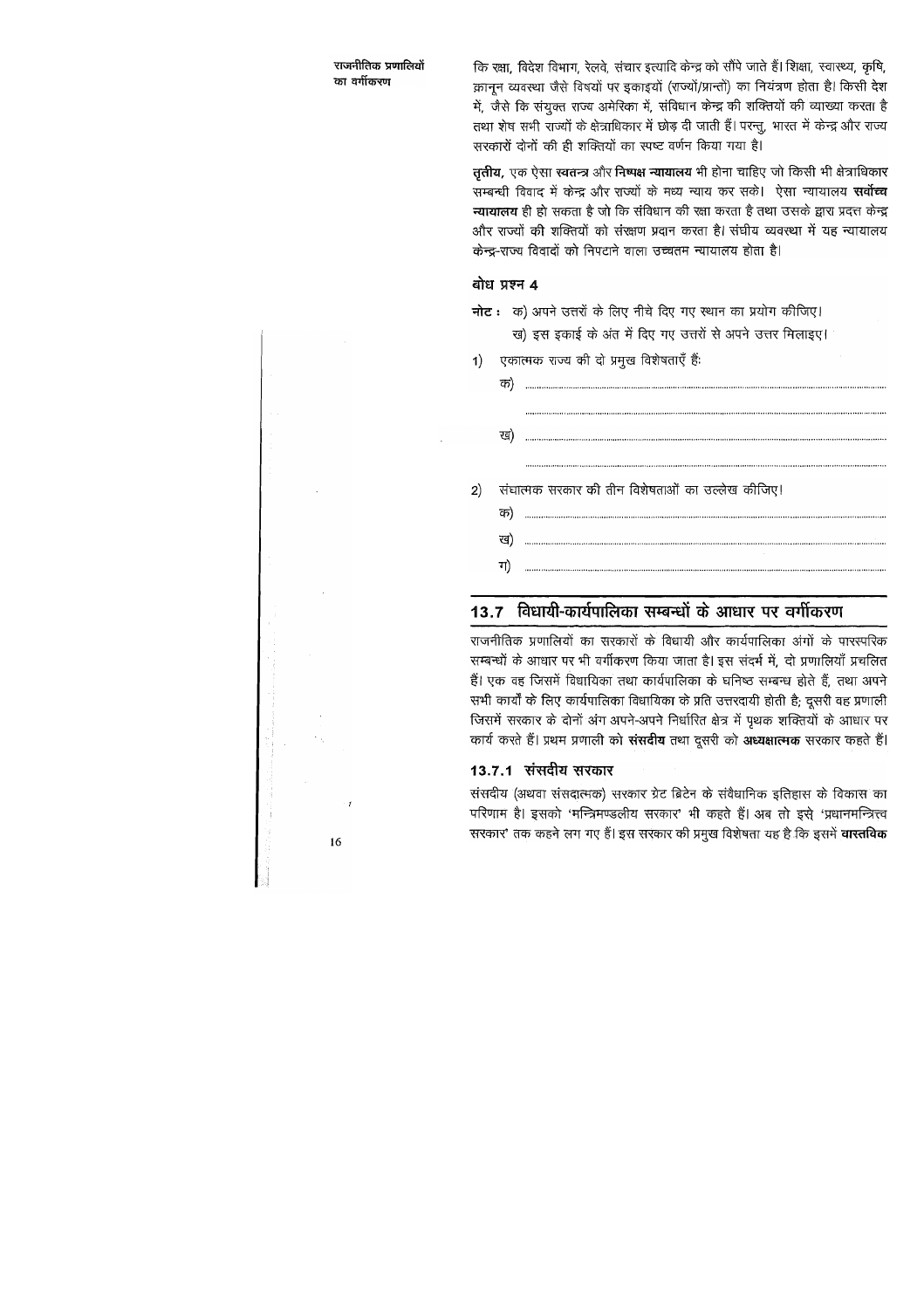### कार्यपालिका (मन्त्रिपरिषद) विधायिका का अंग होती है, तथा अपनी नीतियों के लिए उसी के प्रति उत्तरदायी भी होती है।

शासन प्रणालियों के वर्गीकरण की पद्धतियाँ

संसदीय सरकार में कार्यपालिका के दो भाग होते हैं -- नाममात्र की, तथा वास्तविक कार्यपालिका। राज्य का अध्यक्ष मात्र औपचारिक प्रधान होता है जिसके कार्यों का सम्पादन व्यवहार में **मन्त्रिगण** करते हैं। राज्याध्यक्ष का प्रभाव सीमित होता है। वह ब्रिटेन की तरह राजा (रानी) हो सकता है, अथवा भारत की भांति राष्ट्रपति। वास्तविक कार्यपालिका का अध्यक्ष प्रधानमन्त्री होता है जो मन्त्रियों का चयन करता है, तथा मन्त्रिपरिषद् का प्रधान होने के नाते उसका मार्गदर्शन करता है। प्रधानमन्त्री सहित सभी मन्त्री विधायिका में से लिए जाते हैं, वह उसके सदस्य होते हैं, उसके प्रति उत्तरदायी होते हैं, तथा विधायिका का लोकप्रिय सदन उन्हें 'अविश्वास प्रस्ताव' पारित करके उन्हें अपदस्थ कर सकता है। नाममात्र के राज्याध्यक्ष के नाम पर, समरत प्रशासकीय कार्य प्रधानमन्त्री तथा अन्य मन्त्रिगण करते हैं।

#### 13.7.2 अध्यक्षात्मक सरकार

अध्यक्षात्मक सरकार शक्ति-पृथक्करण के सिद्धान्त पर आधारित है। इसका अर्थ हुआ कि विधायिका तथा कार्यपालिका एक दूसरे से पृथक होते हैं। गार्नर के अनुसार, यह ऐसी व्यवस्था है जिसमें कार्यपालिका (राज्याध्यक्ष और मन्त्रिगण), अपने कार्यकाल के लिए, विधायिका से स्वतन्त्र होती हैं, तथा अपनी राजनीतिक नीतियों के लिए उसके प्रति उत्तरदायी नहीं होती। मुख्य कार्यकारी अधिकारी वास्तविक कार्यपालिका होने के साथ-साथ सरकार का प्रधान भी होता है। जनता द्वारा वह एक निश्चित अवधि के लिए चुना जाता है । विधायिका का अंग न होने के कारण कार्यपालिका को वह, महाभियोग की वैधानिक प्रक्रिया के अतिरिक्त, किसी भी प्रकार से समय से पूर्व अपदस्थ नहीं कर सकती है। उधर, कार्यपालिका भी न तो विधायिका को भंग कर सकती है और न समय से पूर्व चुनाव ही करवा सकती है। सरकार के दोनों अंग निश्चित अवधि के लिए चुने जाते हैं।

परन्तु, सरकार के **तीनों अंगों** को किसी न किसी प्रकार एक दूसरे से सम्बद्ध रखने के लिए रुकावट और संतुलन की पद्धति अपनाई जाती है। इसका एक उद्देश्य यह भी होता है कि यह सुनिश्चित किया जाए कि राष्ट्रपति कहीं तानाशाह न बन जाए। संवैधानिक प्रावधानों के द्वारा सरकार के तीनों अंग एक दूसरे को अपनी-अपनी सीमाओं में रहने के लिए कुछ बंधन लगा सकते हैं, ताकि अंततः तीनों के मध्य संतुलन बना रहे। इस प्रणाली का विकास सर्वप्रथम संयुक्त राज्य अमेरिका में हुआ, तथा बाद में लैटिन अमेरिका के कुछ अन्य देशों ने भी इसका अनुकरण किया।

### बोध प्रश्न 5

- नोट: क) अपने उत्तरों के लिए नीचे दिए गए स्थान का प्रयोग कीजिए। ख) इस इकाई के अंत में दिए गए उत्तरों से अपने उत्तर मिलाइए।
- संसदीय प्रणाली में कार्यपालिका द्वारा सीमा उल्लंघन पर विधायिका किस प्रकार  $\left| \right|$ अंकूश लगाती है?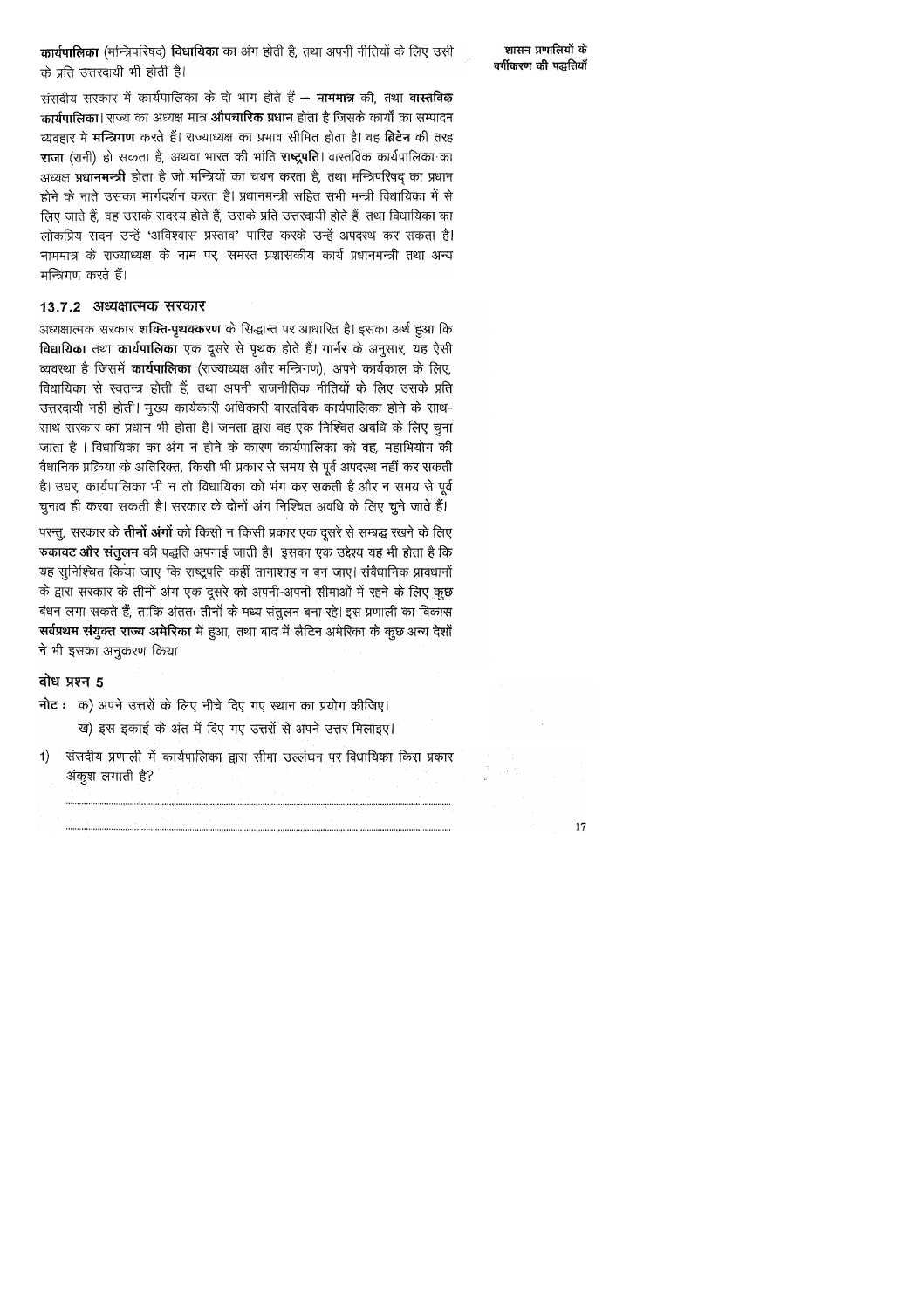> अध्यक्षात्मक सरकार किस प्रकार संसदीय सरकार से भिन्न है?  $2)$

### $13.8$  सारांश

राजनीतिक पद्धतियों का वर्गीकरण उतना ही प्राचीन है जितना कि राजनीति का अध्ययन। वर्गीकरण करने के लिए अनेक प्रयास किए गए, तथा अवधारणाओं को परिभाषित करने की चेष्टा की गई। **ग्रीक युग** में वर्गीकरण का आधार अत्यंत सीमित था। इसका प्रमुख उद्देश्य शासकों की संख्या तथा शासन की गुणवत्ता होता था। मध्यकाल में बोदाँ, मॉतेस्क्यू, रूसो, कांत (कांट) इत्यादि ने भी इस दिशा में प्रयास किए, तथा अररत् के वर्गीकरण को सुधारने के प्रयत्न भी किए, जिसमें उन्हें अधिक सफलता नहीं मिली।

आधूनिक राष्ट्र-राज्यों के उदय के साथ नवीन वर्गीकरण प्रस्तुत किए गए। अमरीकी तथा फ्रांसीसी क्रान्तियों ने राजतन्त्र को आघात पहुँचाया, तथा **गणतन्त्र** का जन्म हुआ। उस समय सरकार के तीन अंगों, विधायिका, कार्यपालिका एवं न्यायपालिका के कार्यक्षेत्रों का निर्धारण किया गया। अमेरिका के संविधान ने संघवाद और शक्ति पृथक्करण की अवधारणाओं का स्पष्टीकरण किया, तथा अध्यक्षात्मक सरकार की स्थापना की। जैलिनेक, बर्गेस, मेरिएट, लीकॉक तथा एफ़. सी. रद्यूँग इत्यादि ने आधुनिक वर्गीकरण प्रस्तुत किए। इसमें सीमित राजतन्त्र, लोकतन्त्र, गणतन्त्र, संसदीय, अध्यक्षात्मक, एकात्मक तथा संघात्मक सरकारों की व्याख्या शामिल थी। परन्तु, इस प्रकार के वर्गीकरण यूरोप एवं अमेरिका में विकसित राज्यों और सरकारों की संस्थाओं के आधार पर किए गए। द्वितीय विश्व युद्ध के पश्चात् अनेक देश औपनिवेशिक दासता से स्वतन्त्र हुए। उनकी राजनीतिक संरचनाएँ भिन्न-भिन्न थी। अनेक साम्यवादी/समाजवादी राज्य भी स्थापित हुए। लोकतन्त्र, राजनीतिक दलों, संसद इत्यादि की उनकी अवधारणाएँ अलग ही थीं। अतः पारम्परिक व्यवस्थाओं से लेकर आधुनिक उदार तथा सर्वाधिकारवादी राज्यों तक को नए वर्गीकरणों में स्थान दिया गया। आज विश्व में अनेक प्रकार की सरकारें हैं, परन्तु किसी एक सर्वमान्य वर्गीकरण पर पहुँच पाना संभव नहीं है।

### 13.9 शब्दावली

ऐसी राजनीतिक व्यवस्था जिसमें एक राजतन्त्र राजमुकुटधारी व्यक्ति के हाथों में सर्वोच्च तथा अंतिम सत्ता होती है। यह व्यक्ति वंशानुगत भी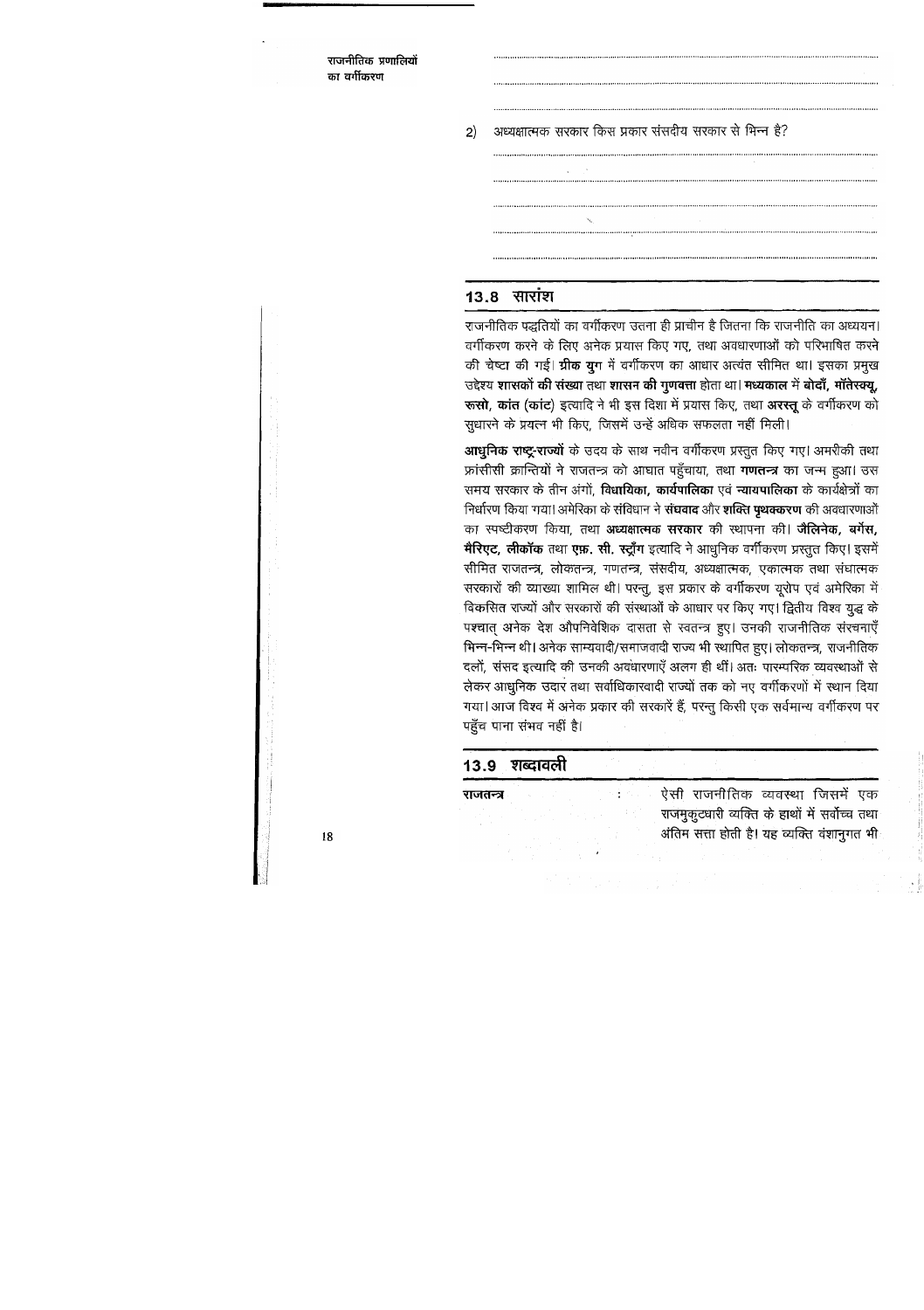|               | हो सकता है, या फिर निर्वाचित। शासन की<br>सभी प्रक्रियाएँ इसी एक व्यक्ति की इच्छा ही<br>मानी जाती है।                                                                                                                                                                                                                                         | शासन प्रणालियों के<br>वर्गीकरण की पद्धतियाँ |
|---------------|----------------------------------------------------------------------------------------------------------------------------------------------------------------------------------------------------------------------------------------------------------------------------------------------------------------------------------------------|---------------------------------------------|
| कुलीनतन्त्र   | यह शासन की ऐसी व्यवस्था है जिसमें सत्ता<br>श्रेष्ठ (कुलीन) नागरिकों के हाथों में होती है।<br>इस प्रणाली में जनता का एक छोटा सा भाग<br>नीतियाँ निर्धारित करता है। यह वर्ग या तो<br>धार्मिक पुजारियों का हो सकता है, या फिर<br>सैनिकों का, भूमि के स्वामियों का या फिर कुछ<br>धनवान व्यक्तियों का। शक्ति का प्रयोग एक<br>कुलीनवर्ग ही करता है। |                                             |
| लोकतन्त्र     | थोड़े शब्दों में लोकतन्त्र की परिभाषा कर पाना<br>कठिन कार्य है। इस प्रणाली में सत्ता जनता के<br>हाथों में निहित होती है। इसमें जनसाधारण की<br>उच्च कोटि की भागीदारी होती है। इसमें जनता<br>को नागरिक एवं राजनीतिक अधिकार प्राप्त<br>होते हैं, तथा नागरिकों के मध्य राजनीतिक<br>सत्ता के लिए स्वस्थ प्रतियोगिता होती है।                      |                                             |
| अधिनायकवादी   | यह प्रणाली लोकतन्त्र-विरोधी है। यहाँ शक्ति<br>एक तानाशाह, अथवा सैन्यगुट अथवा निरंकुश<br>राजा के हाथों में निहित होती है। शासक न तो<br>किसी संविधान से बाध्य होता है, और न वह<br>किसी भी प्रकार से जनता के प्रति उत्तरदायी<br>होता है।                                                                                                        |                                             |
| सर्वाधिकारवाद | इसका आधार सर्वाधिकारवादी विचारधारा में होता<br>है। यह एक-दलीय राज्य होता है, जिसमें गोपनीय<br>पुलिस बल होता है। अर्थव्यवस्था, संस्कृति, सूचना<br>व्यवस्था सभी पर सरकार का एकाधिकार होता<br>है। राज्य और समाज में कोई अंतर नहीं किया<br>जाता।                                                                                                 |                                             |

# 13.10 कुछ उपयोगी पुस्तकें

Ball, A.R., and Peters B. Guy 2000, *Modern Politics and Government,*  Macmillan, London.

Blondel, Jean, 1970, *Comparative Government* : *A Reader,* Macmillan, London.

Gabriel and Powell, 1964, *Comparative Politics: A Development Approach*, Vakils, Jeffers and Simons.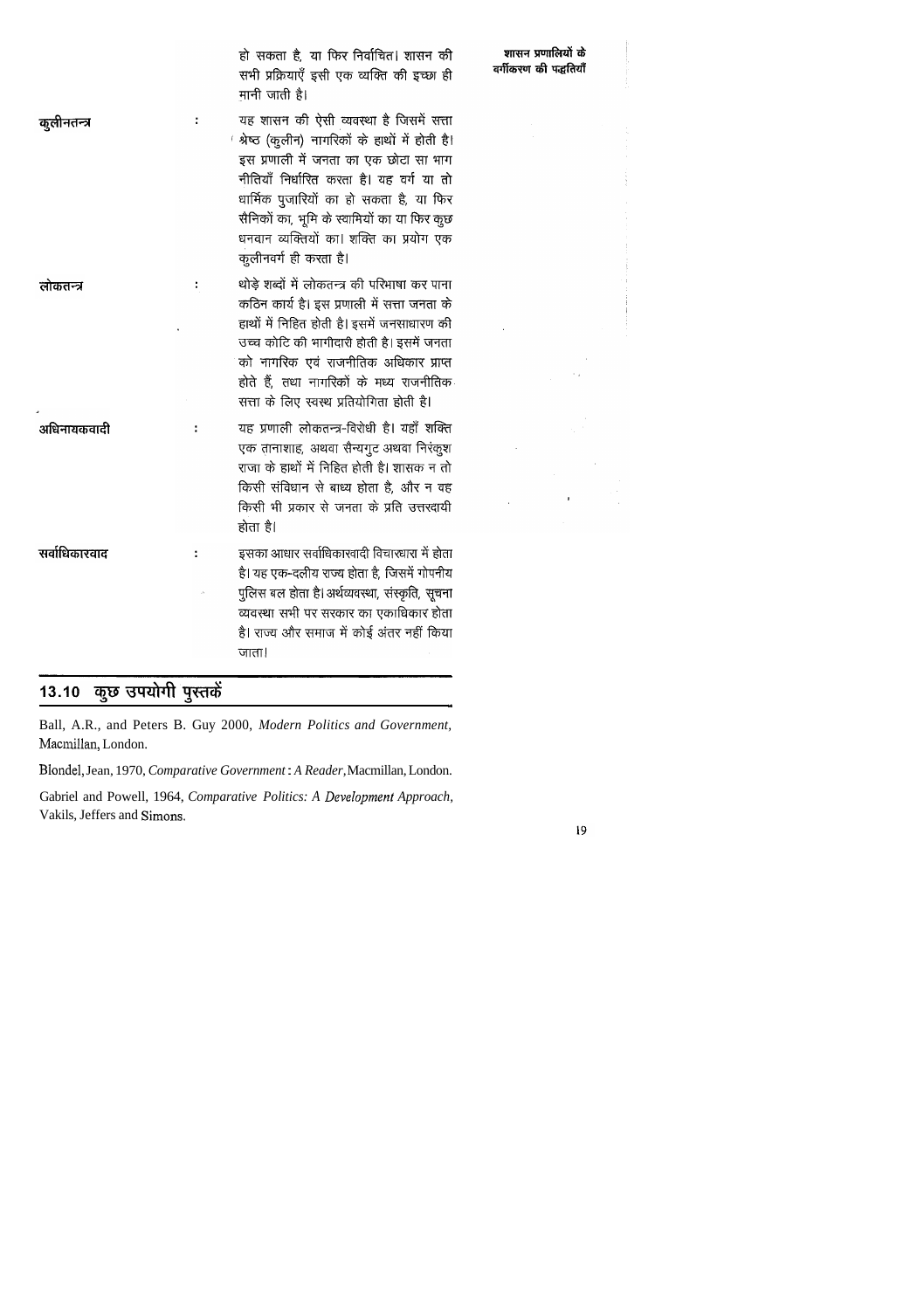Gena, C.B., 1978, Comparative Politics and Political, Vikas Publishing House, New Delhi.

Robert Dahl, 1964, Modern Political Analysis, Englewood Cliffs, New Jersery.

### 13.11 बोध प्रश्नों के उत्तर

### बोध प्रश्न 1

- अरस्तू के वर्गीकरण के दो आधार थेः **शासकों की संख्या** एक, कुछ, अनेक; तथा  $\left( \left| \right| \right)$ उनकी **गुणवत्ता** (कुशलता) – सामान्य निस्वार्थी शासन, अथवा दूषित और स्वार्थी शासन।
- छः प्रकार की शासन पद्धतियाँः संख्या के आधार पर सामान्य शासन **राजतन्त्र,**  $2)$ कुलीनतन्त्र तथा लोकतन्त्र (Polity); और गुण या कौशल के आधार पर दूषित व्यवस्थाएँ - उत्पीड़कतन्त्र, गुटतन्त्र (Obigarchy) तथा भीड़तन्त्र (Democracy) |

### बोध प्रश्न 2

- लीकॉक का वर्गीकरण लोकतान्त्रिक अथवा निरंकूश राजतन्त्र। लोकतन्त्र दो  $1)$ प्रकार का - सीमित राजतन्त्र अथवा गणतन्त्र। इन दोनों प्रकार की सरकारों का शक्ति के केन्द्रीकरण अथवा विभाजन के आधार पर: एकात्मक अथवा संघात्मक: तथा विधायिका - कार्यपालिका सम्बन्धों के आधार पर: संसदीय अथवा अध्यक्षात्मक। उदाहरणः भारत एक गणतन्त्र है, संसदीय लोकतन्त्र तथा संघ राज्य है, जबकि ब्रिटेन में सीमित राजतन्त्र, संसदीय लोकतन्त्र तथा एकात्मक व्यवस्था है।
- आधुनिक वर्गीकरण के आधार : संविधान की प्रकृति, शक्तियों का देश के भीतर  $2)$ केन्द्रीकरण, अथवा विभाजन, कार्यपालिका - विधायिका सम्बन्ध, नागरिक रवतन्त्रताओं की प्रकृति और जनता की भागीदारी का रतर। सभी आधुनिक वर्गीकरण राज्यों और सरकारों तथा उनके अंगों पर आधारित।

### बोध प्रश्न 3

- द्वितीय विश्व युद्ध के पश्चात् उत्तर-औपनिवेशिक व्यवस्था के नवोदित राज्यों की  $\left( \left( \right)$ सामाजिक, आर्थिक, सांस्कृतिक प्रकृति भिन्न-भिन्न थीं। उनके लोकतन्त्र की, संसद की, संघीय व्यवस्था तथा राजनीतिक दलों की अवधारणाएँ भी भिन्न थीं। अतः उत्तर-औपनिवेशिक राज्यों के लिए वर्गीकरण के नए प्रतिमान अपनाए गए।
- फ़ाईनर के अनुसार अधिकांश जनता पर थोड़े लोगों का शासन होता है। अतः  $(2)$ राजनीतिक प्रणालियाँ हैं: यूरोप तथा अमेरिका के उदार लोकतन्त्र; पूर्व सोवियत संघ, क्यूबा एवं चीन में सर्वाधिकारवादी व्यवस्था; तथा एशिया, अफ्रीका और लैटिन अमेरिका के कुछ देशों में गुटतन्त्र अथवा मनमाने शासन जैसे कि सैनिक शासन इत्यादि।

ब्लॉडेल के अनुसार आधारः (i) राजनीतिक पद्धति की प्रकृति; (ii) सामाजिक दर्शन तथा नीतियाँ; (iii) राजनीतिक विचारधारा तथा उप-व्यवस्था की स्वायत्तता। अतः,

e sa também de la constitución de la constitución de la constitución de la constitución de la constitución de<br>La constitución de la constitución de la constitución de la constitución de la constitución de la constitució<br>La